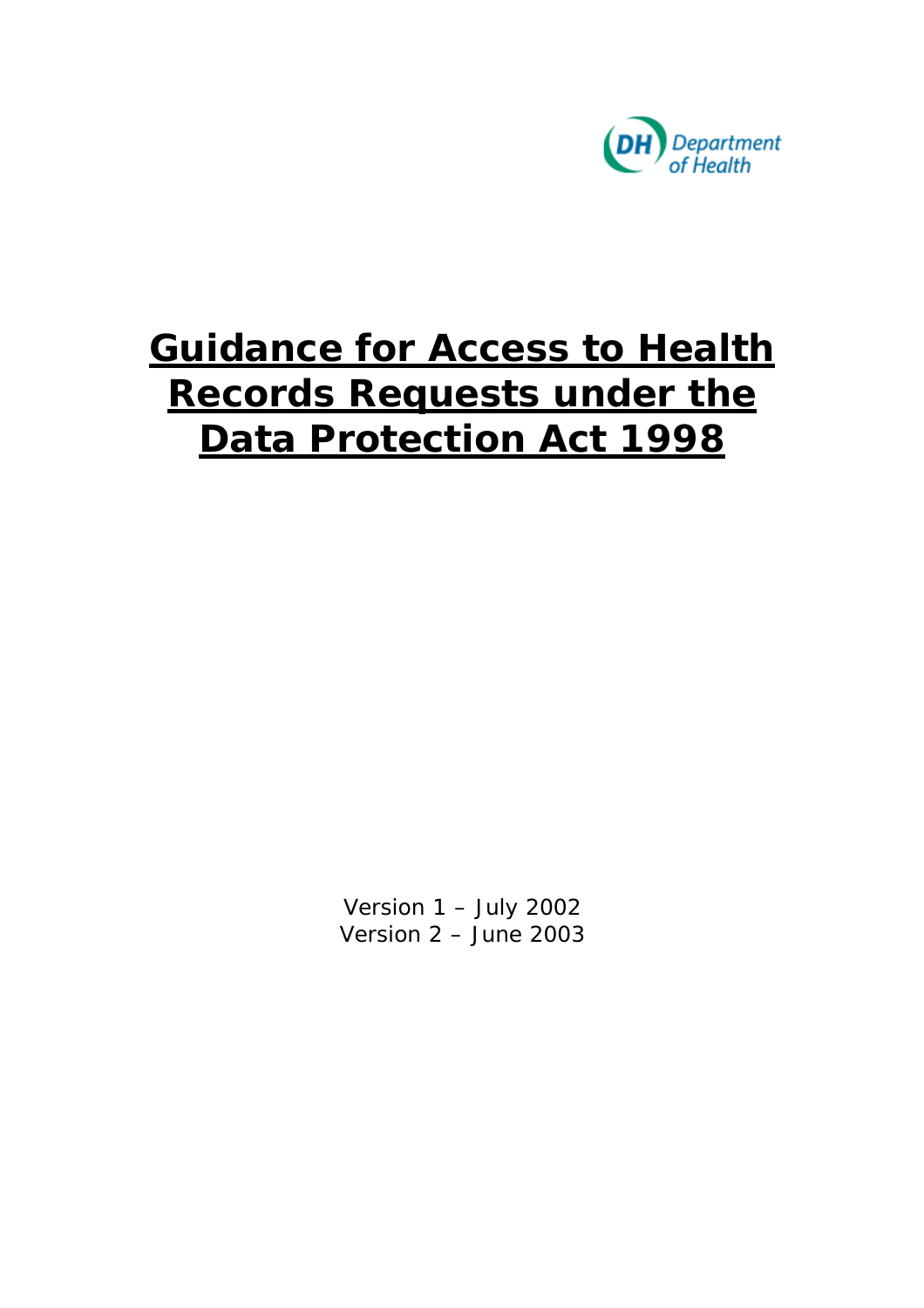## **Guidance for Access to Health Records Requests under the Data Protection Act 1998**

| <u>Box A</u>                                                                                                               |                                      |
|----------------------------------------------------------------------------------------------------------------------------|--------------------------------------|
| A Few Pointers You Should Know Surrounding The DPA 1998<br>Patients Living Abroad Requiring Access To Their Health Records | Page 3<br>Page 4<br>Page 5<br>Page 6 |
| <b>Box B</b>                                                                                                               |                                      |
|                                                                                                                            | Page 7<br>Page 8<br>Page 8           |
| <u>Box D</u>                                                                                                               |                                      |
|                                                                                                                            | Page 9                               |
| <b>Box E</b>                                                                                                               | Page 10                              |
| <b>Box F</b>                                                                                                               |                                      |
|                                                                                                                            | Page 11                              |
|                                                                                                                            | Page 12                              |
| <b>Box G</b>                                                                                                               |                                      |
|                                                                                                                            | Page 13                              |
|                                                                                                                            | Page 13                              |
| <u>Annexes</u><br>Box C                                                                                                    |                                      |

| Page 14 |
|---------|
| Page 15 |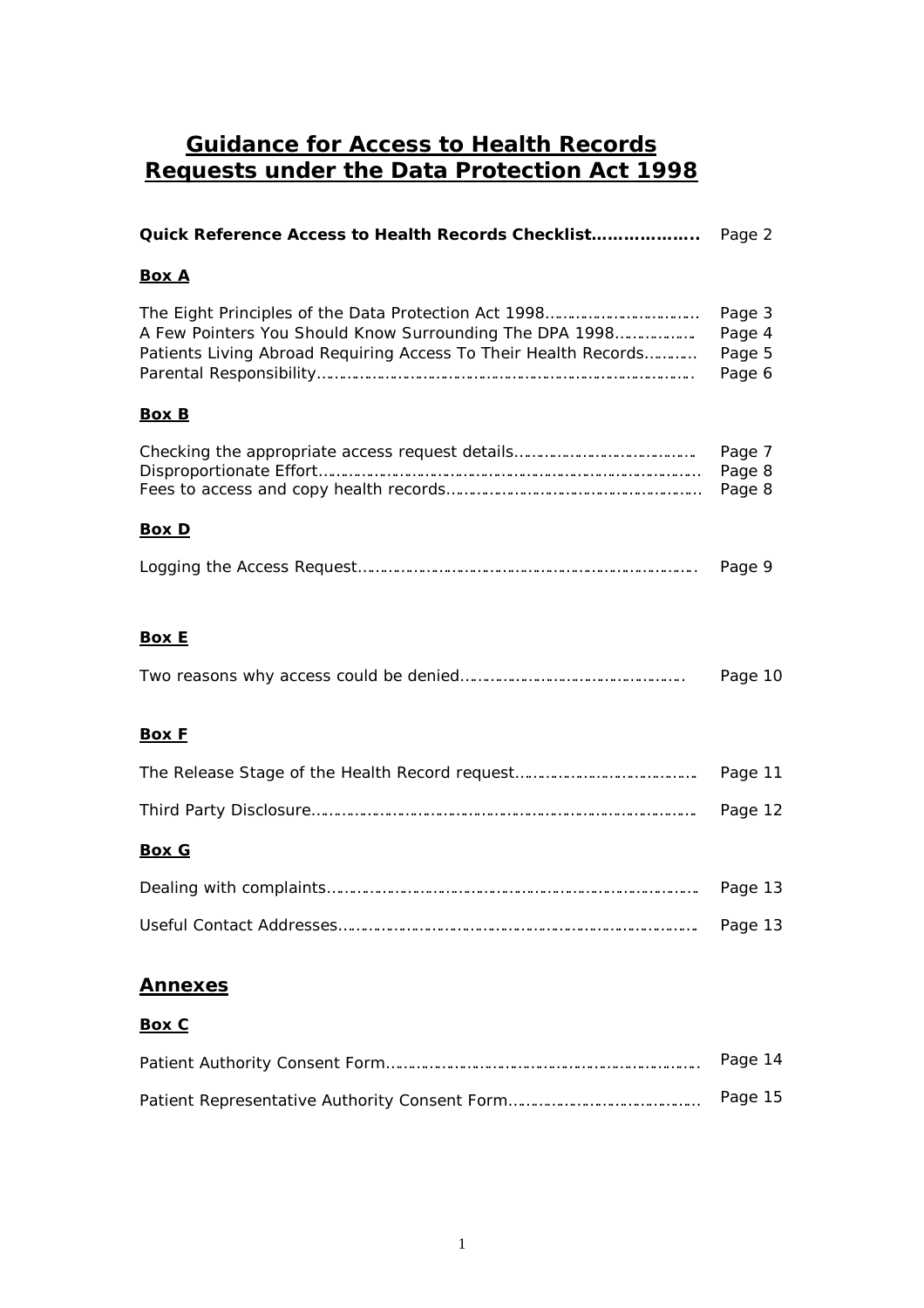## **Quick Reference Access to Health Records Checklist**



\* This 21 day requirement is part of a commitment that ministers made to parliament in order to maintain obligations under the superseded Access to Health Records Act 1990. See page 9, last bullet point.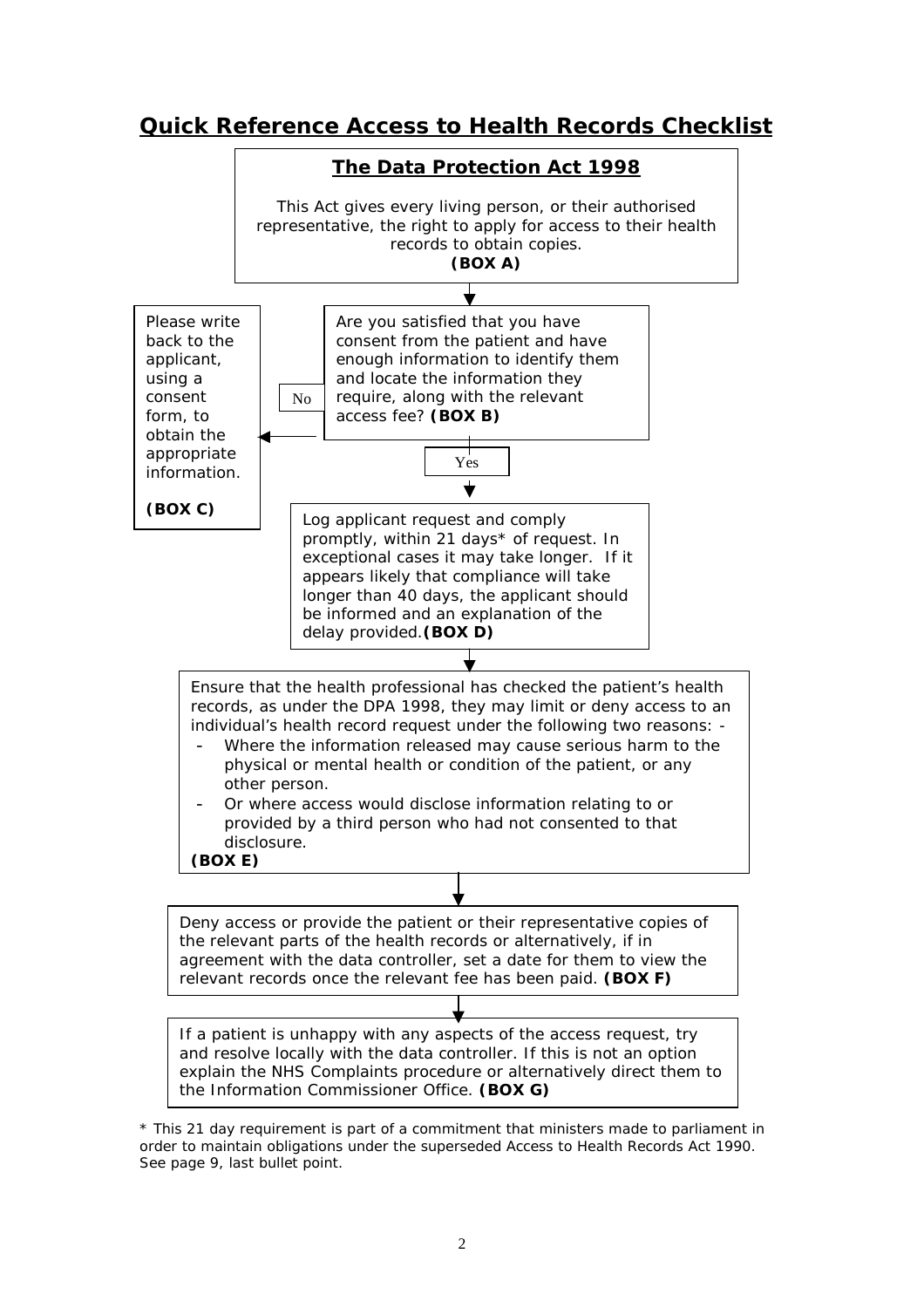## **DPA 98- The Eight Principles**

#### **1. First Principle**

"Personal data shall be processed fairly and lawfully and, in particular, shall not be processed unless –

- at least one of the conditions in Schedule 2 is met; and
- • in the case of sensitive personal data, at least one of the conditions in Schedule 3 is also met."

#### **2. Second Principle**

 "Personal data shall be obtained only for one or more specified and lawful purposes, and shall not be further processed in any manner incompatible with that purpose or those purposes".

#### **3. Third Principle**

Personal data shall be adequate, relevant and not excessive in relation to the purpose or purposes for which they are processed".

#### **4. Fourth Principle**

"Personal data shall be accurate and, where necessary, kept up to date".

#### **5. Fifth Principle**

"Personal data processed for any purpose or purposes shall not be kept for longer than is necessary for that purpose or those purposes".

#### **6. Sixth Principle**

 "Personal data shall be processed in accordance with the rights of data subjects under this Act".

#### **7. Seventh Principle**

 "Appropriate technical and organisational measures shall be taken against unauthorised or unlawful processing of personal data and against accidental loss or destruction of, or damage to, personal data".

#### **8. Eighth Principle**

"Personal data shall not be transferred to a country or territory outside the European Economic Area, unless that country or territory ensures an adequate level of protection of the rights and freedoms of data subjects in relation to the processing of personal data".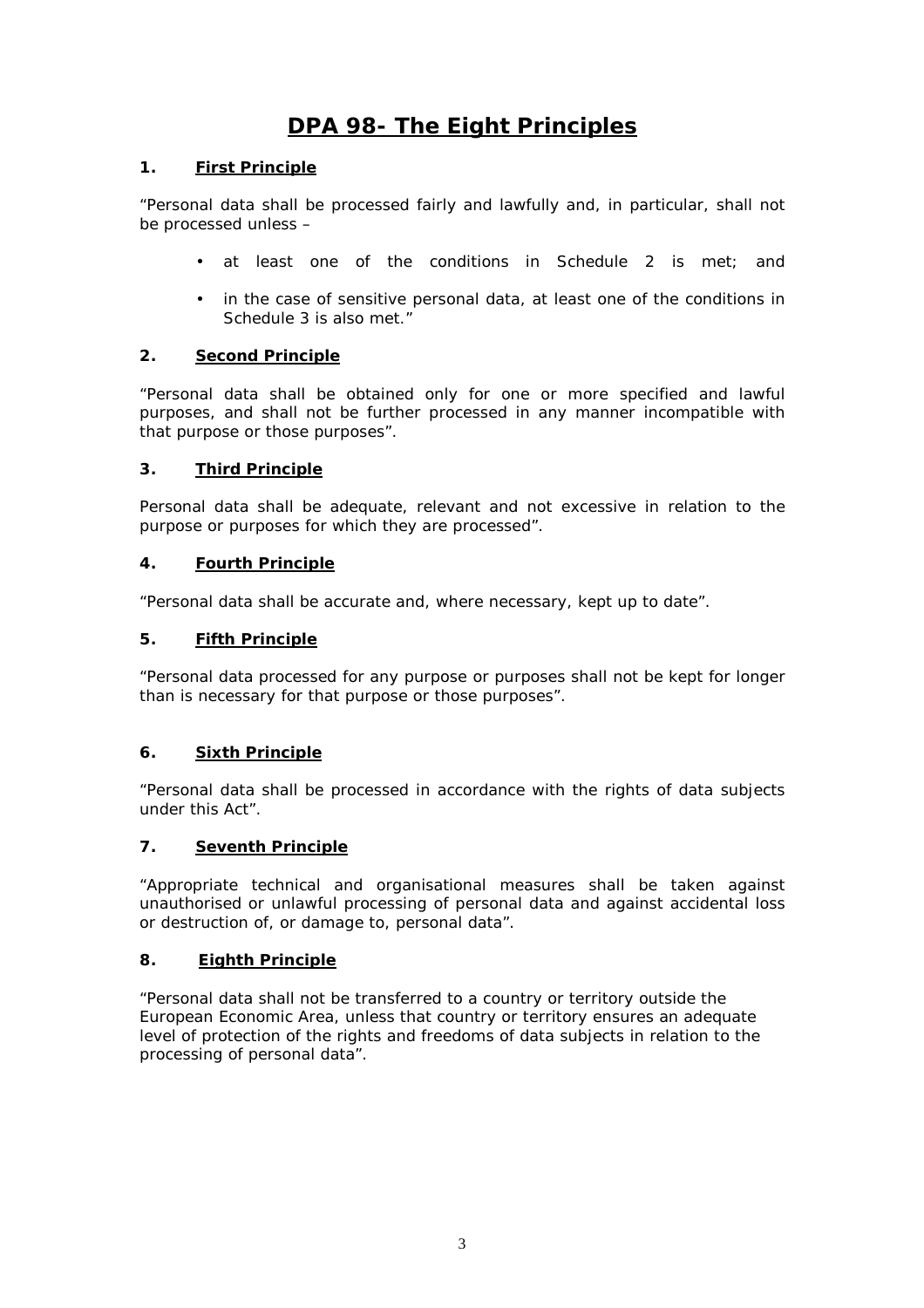## **A Few Pointers You Should Know Surrounding The DPA 1998**

 $\triangleright$  The Data Protection Act 1998 became effective from 1<sup>st</sup> March 2000, and 1990. The exception to this is the records of the deceased persons, which are still superseded the Data Protection Act 1984 and the Access to Health Records Act governed by the Access to Health Records Act 1990.

 representative, the right to apply for access to their health records irrespective of  $\triangleright$  The Data Protection Act 1998, gives every living person or their authorised when they were compiled.

• Within the Data Protection Act 1998 a health record is defined as a record consisting of information about the physical or mental health or condition of an identifiable individual made by or on behalf of a health professional in connection with the care of that individual.

 • A health record can be recorded in a **computerised form** or in a **manual form** or even a mixture of both. They may include such things as, hand-written radiographs and other imaging records e.g. X-rays and not just X-ray reports, clinical notes, letters to and from other health professionals, laboratory reports, printouts from monitoring equipment, photographs, videos and tape-recordings of telephone conversations.

 sector and to health professionals' private practice records. It also applies to the records, for example, of employers who hold information relating to the physical or mental health of their employees if the record has been made by or on behalf of a health professional in connection with the care of the employee.  $\triangleright$  The Data Protection Act 1998 is not confined to health records held for the purposes of the National Health Service. It applies equally to the private health

 "data controller". **A health professional i.e. the patient GP, is known as a data controller**. A data controller is defined as a person who either alone or jointly or in common with other persons determines the purposes for which and the manner in which any personal data about an individual are, or are to be,  $\triangleright$  Responsibility for dealing with an access to health record request lies with the processed. A **data subject** would refer to the GP's patient.

 $\triangleright$  The Data Protection Act 1998, also gives patients who now reside outside the UK, the right to apply for access to their former UK health records. Further details can be found on page 5.

 apply for access to their child's health record. Further details can be found on  $\triangleright$  As a general rule a person with parental responsibility will have the right to page 6.

useful  $\triangleright$  The Information Commissioners Office is the statutory body which has been established to perform various functions under the Data Protection Act 1998. They have a Website with useful guidance around the Act <www.dataprotection.gov.uk>or E-mail data@dataprotection.gov.uk. Alternatively to view the Act please visit the HMSO website<www.legislation.hmso.gov.uk>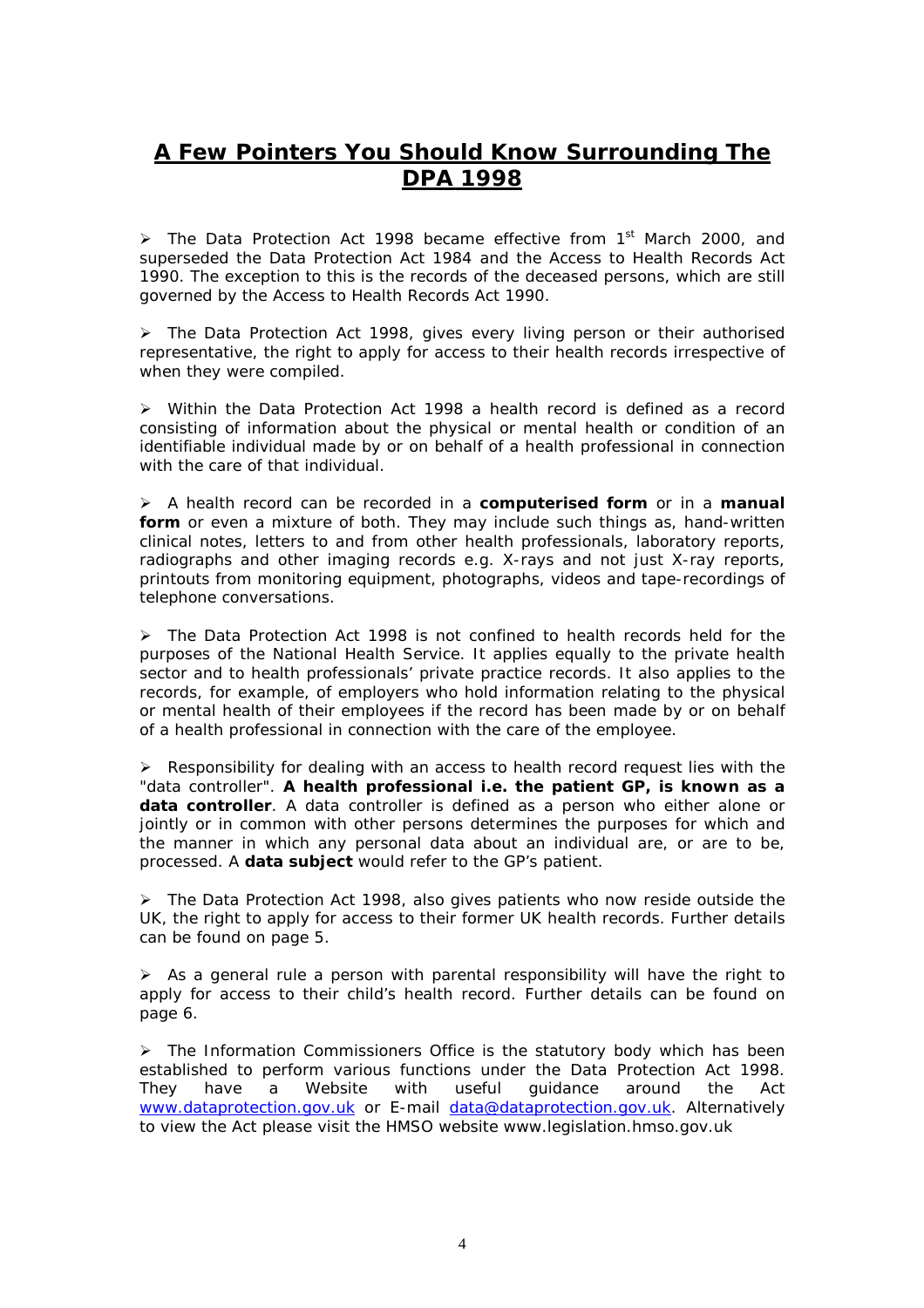## **Patients Living Abroad Requiring Access to their Health Records**

- $\triangleright$  For former patients living outside of the UK and whom once had treatment during their stay here, under the DPA 1998 they still have the same rights to apply for access to their UK health records. Such a request should be dealt with as someone making an access request from within the UK.
- relevant Primary care Trust/Health Authority where they are retained for the destroy them. In the case of hospital health records, these remain at the  $\triangleright$  When a patient moves abroad, their GP health records are transferred to the recommended retention period before deciding whether to further retain or relevant NHS Trust where they are retained for the recommended retention period.
- $\triangleright$  The Department of Health recommends that GP records are kept for a death if the patient died whilst receiving treatment. At the end of that Trust/Health Authority who will then make a decision as to whether to retain minimum of 10 years and recommends that hospital records are kept for a minimum of 8 years following the end of any treatment, or the patient's specified time the health records would remain at the NHS Trust or in the case of GP health records, transferred to the relevant Primary Care or destroy the records.

#### *For further details on guidance on retention of GP records please read the following guidance:-*

Health Service Circular 1998/217 'Preservation, Retention, and Destruction of GP General Medical Services Records Relating to Patients'.

#### For further details on the retention of hospital records please read the *following guidance:-*

*Health Service Circular 1999/053 'for the record'.* 

 should not be sent to patients or their authorised representative because of legal purposes. However, in instances when a patient moves abroad, a GP may be prepared to provide the patient with a summary of the patient's treatment to take to their new GP. Alternatively, the patient should be encouraged to make a request for access to their record under the Data  $\triangleright$  Original health records should not be given to patients to keep/take to a new GP outside the UK. The DH recommends that original patient health records the potential detriment to patients should the records be lost and for medico-Protection Act 1998, to obtain a copy.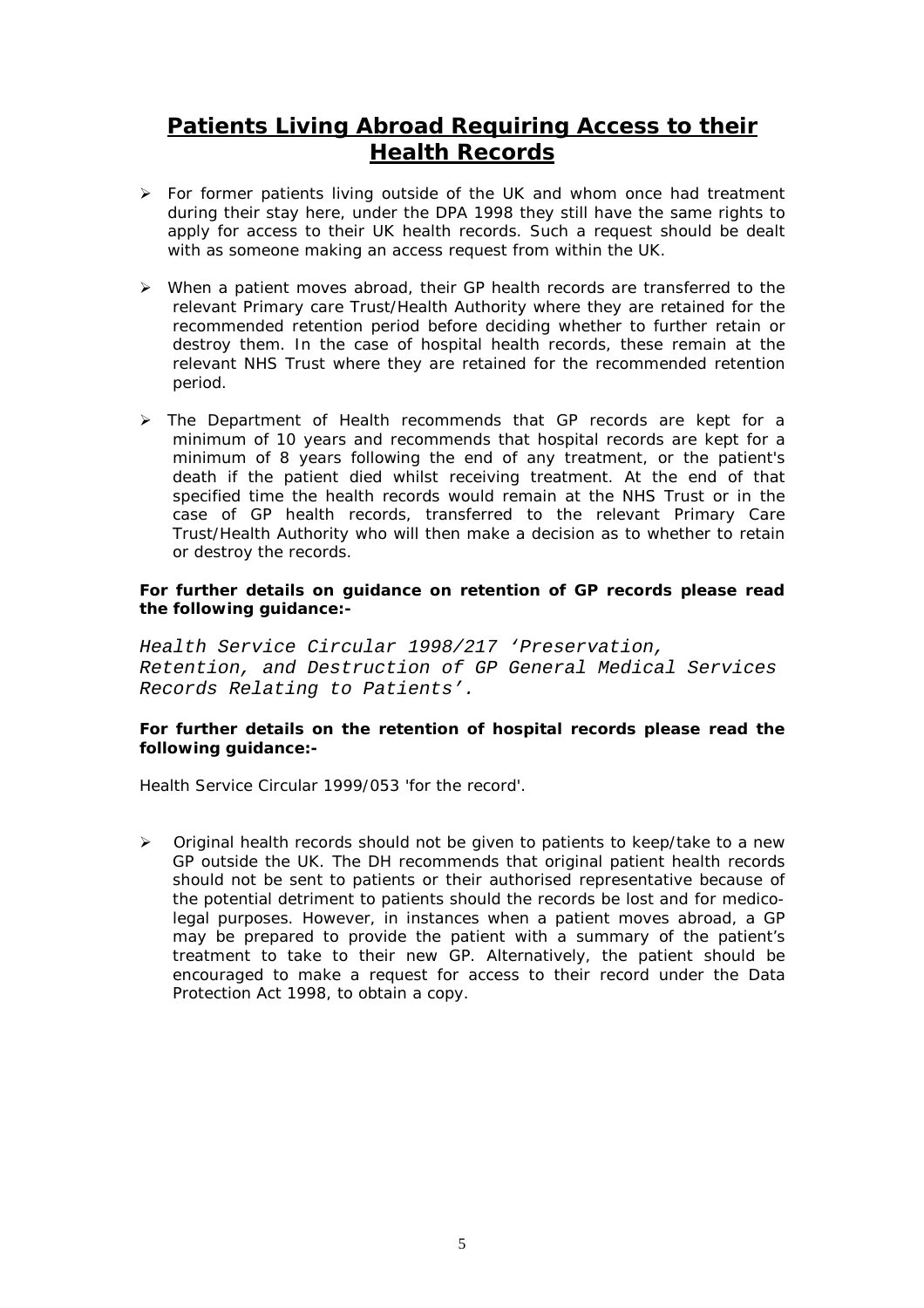## **Parental Responsibility**

- $\triangleright$  As a general rule a person with parental responsibility will have the right to apply for access to a child's health record.
- $\triangleright$  Parental responsibility for a child is defined in the Children Act 1989 as "all the rights, duties, powers, responsibilities and authority which by law a parent of a child has in relation to the child and his property". Although not defined specifically, responsibilities therefore would include:-
	- Safeguarding and promoting a child's health, development and welfare.
	- Financially supporting the child.
	- Maintaining direct and regular contact with the child.
- $\triangleright$  Included in the parental rights which would fulfil the parental responsibilities above are:-
	- • Having the child live with the person with responsibility or having a say in where the child lives.
	- If the child is not living with her/him, having a personal relationship and regular contact with the child.
	- Controlling, guiding and directing the child's upbringing.
- to make decisions about his/her own life. Where a child is considered capable of making decisions about his/her medical treatment, the consent of the child holder of the record is entitled to deny access if it were not felt to be in the  $\triangleright$  As a child grows older and gains sufficient understanding, he/she will be able must be sought before a person with parental responsibility can be given access. Where, in the view of the appropriate health professional, the child patient is not capable of understanding the nature of the application, the patient's best interests.
- $\triangleright$  The law regards young people aged 16 or 17 to be adults for the purposes of consent to treatment and right to confidentiality. Therefore if a 16 year old wishes a medical practitioner to keep the treatment confidential then that wish should be respected.
- $\triangleright$  In some certain cases, children under the age of 16 who have the capacity entitled to decide whether personal information may be passed on and generally to have their confidence respected, for example if they were 'Gillick Competent', i.e. where a child is under 16 but has sufficient and understanding to take decisions about their own treatment are also receiving counselling or treatment about something they did not wish their parent to know. Case law has established that such a child is known as understanding in relation to the proposed treatment to give, or withhold consent, consent or refusal should be respected. However, **good practice dictates that the child should be encouraged to involve parents or other legal guardians in any treatment.**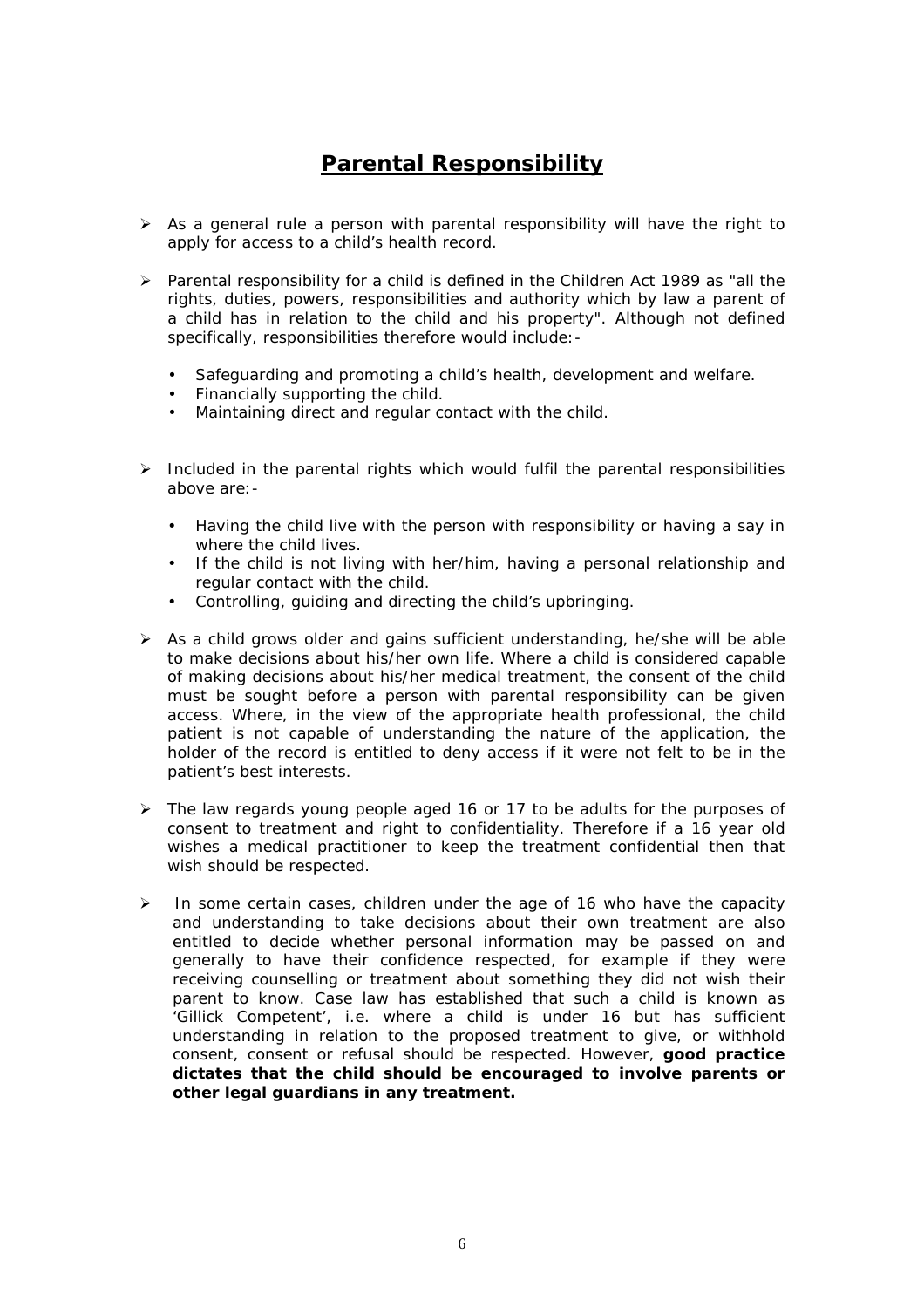## **Receiving the Access Request**

#### **Checking the appropriate access request details**

- $\triangleright$  A patient or their representative, with patient consent, has the right to apply for access to their health records.
- $\triangleright$  Any request for access to health records should be made in writing or recorded on the individual's file. Electronic requests should only be accepted electronically to the GP, with the patient signature. In cases where consent can only be taken verbally, then the details of this consent should be with an electronic signature. If this is not possible, the applicant should be advised to fill in a manual consent form within your practice. **You may wish to use/adapt the following consent forms in the Annexes.**
- $\triangleright$  Once a subject access request is received, you must be able to verify the consent of the applicant. Ensure you have the following:-
	- ♦ A signature from the patient to the release of their records.
	- fully understand they will be consenting to the release of their health ♦ If a patient's representative i.e. solicitor, is applying for access, ensure you have the signature of the patient to do this. In some circumstances, the health professional may wish to contact the patient to clarify that they records to a third party.
	- healthcare. If they are, consent should be sort before the application is ♦ If a parent or a person authorised with parental responsibility is applying for access to their child's health records. The GP should consider if the child is of a capable age of making his or her own judgement on their accepted. For further information on **parental responsibility** see page 6.
- $\triangleright$  After obtaining patient consent for an access request, ensure you have enough information to identify the data relating to the data subject. Such details would include:-
	- ♦ Full name -including previous names
	- ♦ Full address -including previous address(es).
	- ♦ NHS Number (optional)
	- ♦ If applicable, certain dates/periods of their health records along with the name of GP/Name of consultant **\***

 **\***You may wish to check with the applicant if they require access to their processing the request. This could decrease the cost of copying for the applicant and eliminate unnecessary work by staff. **However, you should also note this is optional, as an applicant does not have to give a**  entire health record and confirm what material the applicant requires before **reason for applying for access.** 

 that you do not have to respond to a subsequent identical or similar request  $\triangleright$  Where an access request has previously been complied with, the Act permits unless a reasonable interval has elapsed since the previous compliance.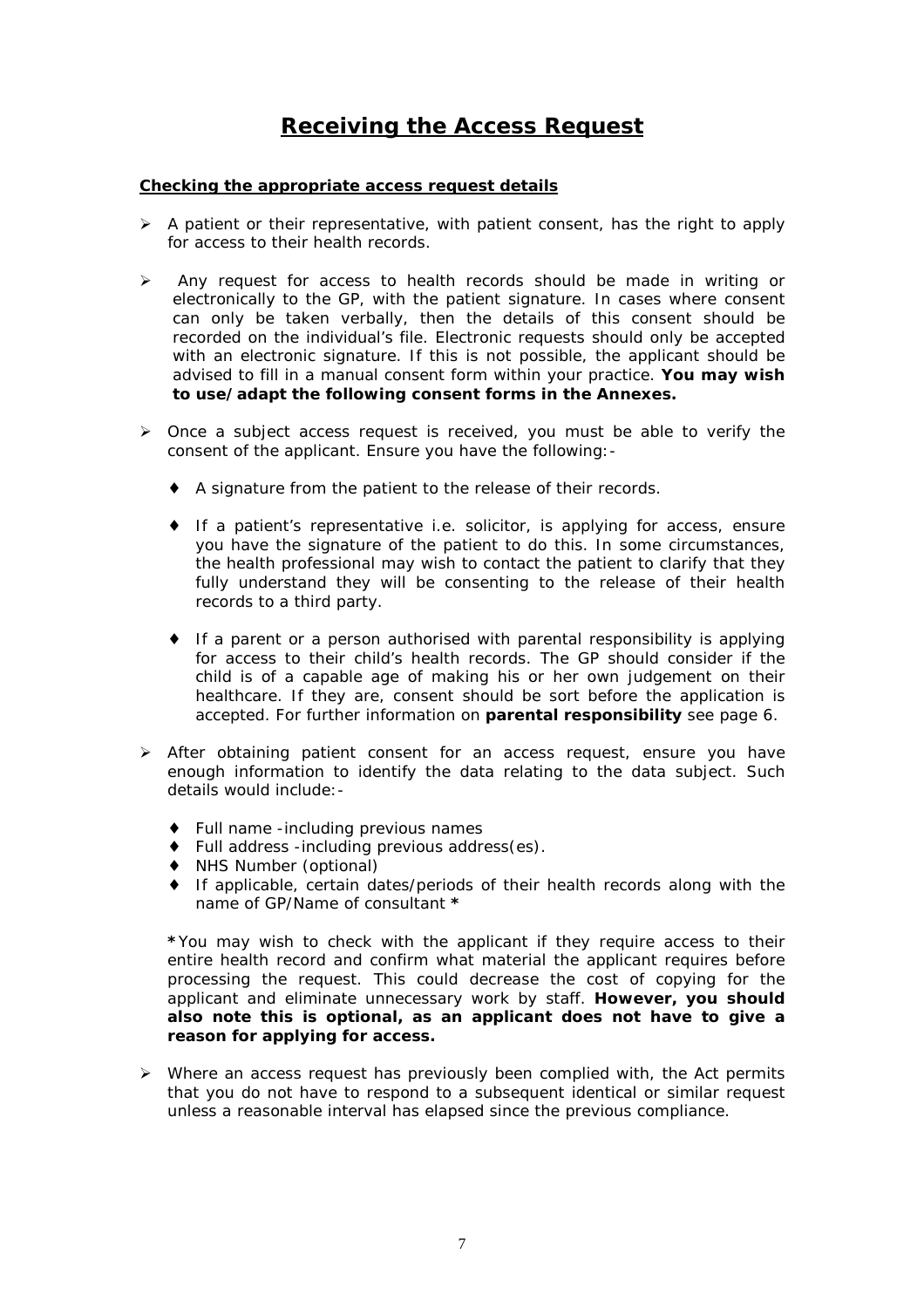#### • **Disproportionate Effort**

 The term "disproportionate effort" is not defined in the Act. In assessing what does or does not amount to disproportionate effort the starting point must be that data controllers are **not** generally exempt from providing the fair processing information because they have not obtained data directly from the data subject.

What does or does not amount to disproportionate effort is a question of fact to be determined in each and every case.

 In deciding this, the Information Commissioner will take into account a number of factors, including the nature of the data, the length of time and the cost involved to the data controller in providing the information. The fact that the data controller has had to expend a substantial amount of effort and/or cost in consider that a quite considerable effort could reasonably be expected. The above effect to the data subject and in this respect a relevant consideration would be providing the information does not necessarily mean that the Commissioner will reach the decision that the data controller can legitimately rely upon the disproportionate effort ground. In certain circumstances, the Commissioner would factors will always be balanced against the prejudicial or effectively prejudicial the extent to which the data subject already knows about the processing of his personal data by the data controller.

#### • **Fees to access and copy health records**

Under the Data Protection Act 1998 (Fees and Miscellaneous Provisions) Regulations 2001, a patient could be charged to view their health records or to be provided with a copy of them.

To provide **copies** of patient health records the **maximum** costs are:-

- $\triangleright$  Health records held totally on computer: up to a maximum £10 charge.
- $\triangleright$  Health records held in part on computer and in part manually: up to a maximum £50 charge.
- $\triangleright$  Health records held totally manually: up to a maximum £50 charge.

#### **All these maximum charges include postage and packaging costs. Remember these are the maximum costs and any charges for access requests should not be seen to make a financial gain.**

To allow patients to **view** their health records (where no copy is required) the maximum costs are:-

- Health records held totally on computer: up to a maximum £10 charge **unless the records have been added to in the last 40 days.**
- Health records held manually: up to a maximum £10 charge, **unless the records have been added to in the last 40 days.**
- $\triangleright$  Health records held in part on computer and in part manually: a maximum of £10 **unless the records have been added to in the last 40 days.**

 **Note:** if a person wishes to view their health records and then wants to be provided with copies this would still come under the one access request. The £10 maximum fee for viewing would be included within the £50 maximum fee for copies of health records, held in part on computer and in part manually.

unless you have enough information as he or she needs to identify the applicant and locate the information and unless the required fee has been paid. Although the act says the fee has to be paid up front before you comply with an access request, your organisation may not ask for the fee until  $\triangleright$  Under the Data Protection Act 1998, there is no obligation to comply with an access request the release stage of the access request.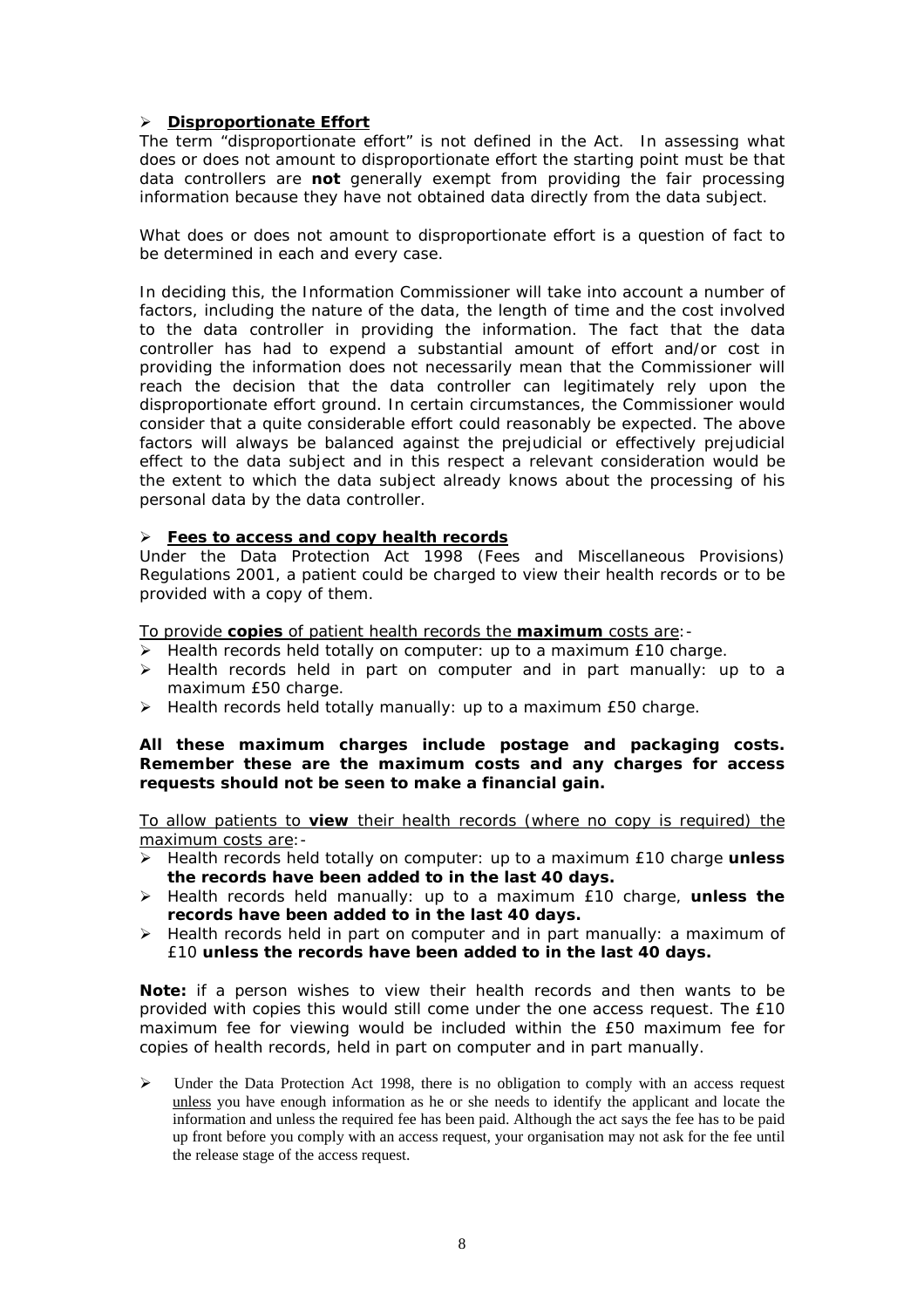## **Logging the Access Request**

- one days. **The Data Protection Act requires subject access requests to be complied within forty days and in exceptional circumstances if it is**   $\triangleright$  Once you have all the necessary information for an access request and fee, where relevant you must comply with the request promptly and within twenty **not possible to comply within this period then the applicant should be informed.**
- $\triangleright$  As best practice, you should sign and date the appropriate access to health records consent form and log them on a secure computer database. Below are some suggested headings to use to log an access request on a computer database.

| Date<br>Application<br>received | Received<br>by | 21 Day<br>response<br>date | 40 day<br>response<br>date | If more than<br>40 days give<br>approx date<br>of likely<br>response | Applicant<br>Name | Applicant<br>Address | Response<br>date to<br>applicant |
|---------------------------------|----------------|----------------------------|----------------------------|----------------------------------------------------------------------|-------------------|----------------------|----------------------------------|
|                                 |                |                            |                            |                                                                      |                   |                      |                                  |

- $\triangleright$  All the manual paper copies of the consent forms should be filed and held in a secure area. This is important as patients have a right to have their personal health information kept secure and confidential.
- $\triangleright$  Once all the information is logged you should then consult the appropriate who access was made to i.e. the patients GP should advise on whether to health professional, normally the individual who is or was responsible for the clinical care of the patient during the period to which the application refers. In cases where there is more than one health professional to approach, it is not necessarily appropriate to approach every health professional associated with the patient's care. Therefore, the most suitable available health professional release other health professional's notes about that patient.
- Health Records Act 1990. The Access to Heath Records Act 1990 required • For living individuals, the Data Protection Act 1998 superseded the Access to requests to be complied with within 21 days where the record has been amended within the previous 40 days, where as the Data Protection Act 1998 requires requests to be complied with within 40 days. Ministers gave a commitment to Parliament\* that the 21 day period would be retained for the NHS and extended to all requests; not just those where the record has been recently amended.

<sup>\*</sup>Hansard ref, 25/10/2000, col. 464. Hansard debates ca be accessed via the following website: <http://www.parliament.uk/hansard/hansard2.cfm>.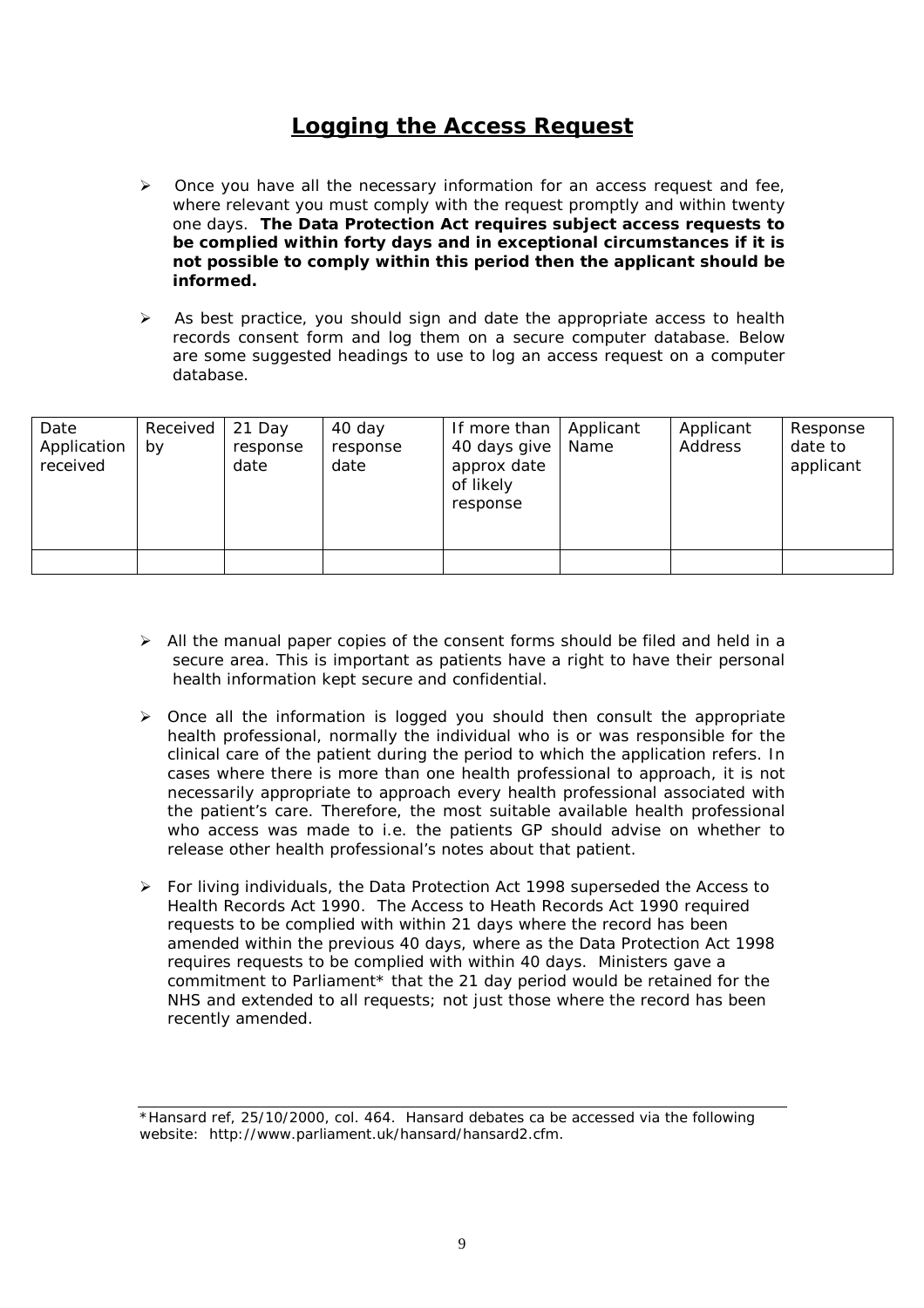## **Two Reasons why access could be denied**

- authorised representative, under the DPA 1998 the GP should ensure they  $\triangleright$  Before the patient's health records are released to the patient or their have checked them so that the release of them wouldn't cause the following :-
- 1. Where the information released may cause serious harm to the physical or mental health or condition of the patient, or any other person.
- 2. Or where access would disclose information relating to or provided by a third person, this would not be a health professional who had not consented to that disclosure. **(Further information on third party disclosure can be found on page 11).**

**Under the Data Protection Act 1998, these are the only two reasons where access could be denied or limited to a patient or their authorised representative.**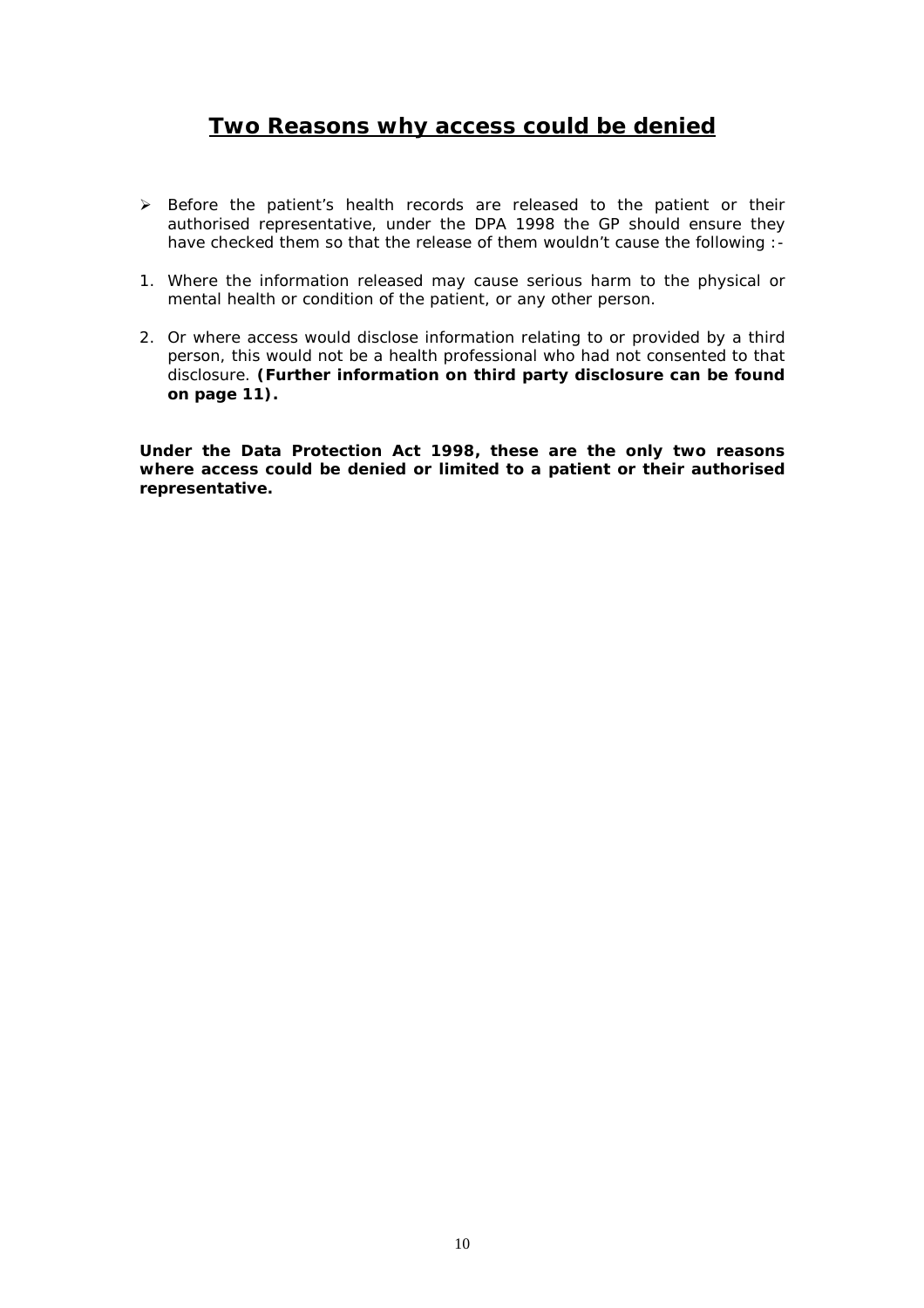## **The Release Stage**

- Once you have received the relevant **fee (you may have required this at the earlier stage of the access)**, then release or deny/restrict the patient or their representative copies or access to their health records. Remember you do not have to give a reason for denying/ restricting access, but you should be willing to direct the patient through the appropriate complaint channels provided on page 13, if they have been denied access.
- $\triangleright$  On the release of the records, where the information is not readily intelligible, an explanation (e.g. of abbreviations or medical terminology) must be given.
- authorised representative to be supplied with a copy of a medical record, it does not require that you give the patient or their representative the original original notes to be sent to patients or their representative because of the  $\triangleright$  Remember whilst the Data Protection Act 1998 allows a patient or their health records to keep. It is strongly recommended that GP's do not allow potential detriment to patients should the records be lost and for medico-legal purposes.
- by the attendance of a health professional or whether an appointment should administrator must not comment or advise on the content of the record and if  $\triangleright$  If it is agreed that the patient or their representative may directly inspect their health records, you should consider whether access should be supervised be made for supervision by a lay administrator. In these circumstances the lay the applicant raises enquiries, an appointment with a health professional should be offered.
- within the patient's health records, then information should still be disclosed this might be done by omitting names and identifying particulars from the  $\triangleright$  If consent has not been satisfied from details about a third party contained without revealing the identity of the third party. The DPA 98 suggests that records and care should be taken to ensure that the information if released is genuinely anonymous.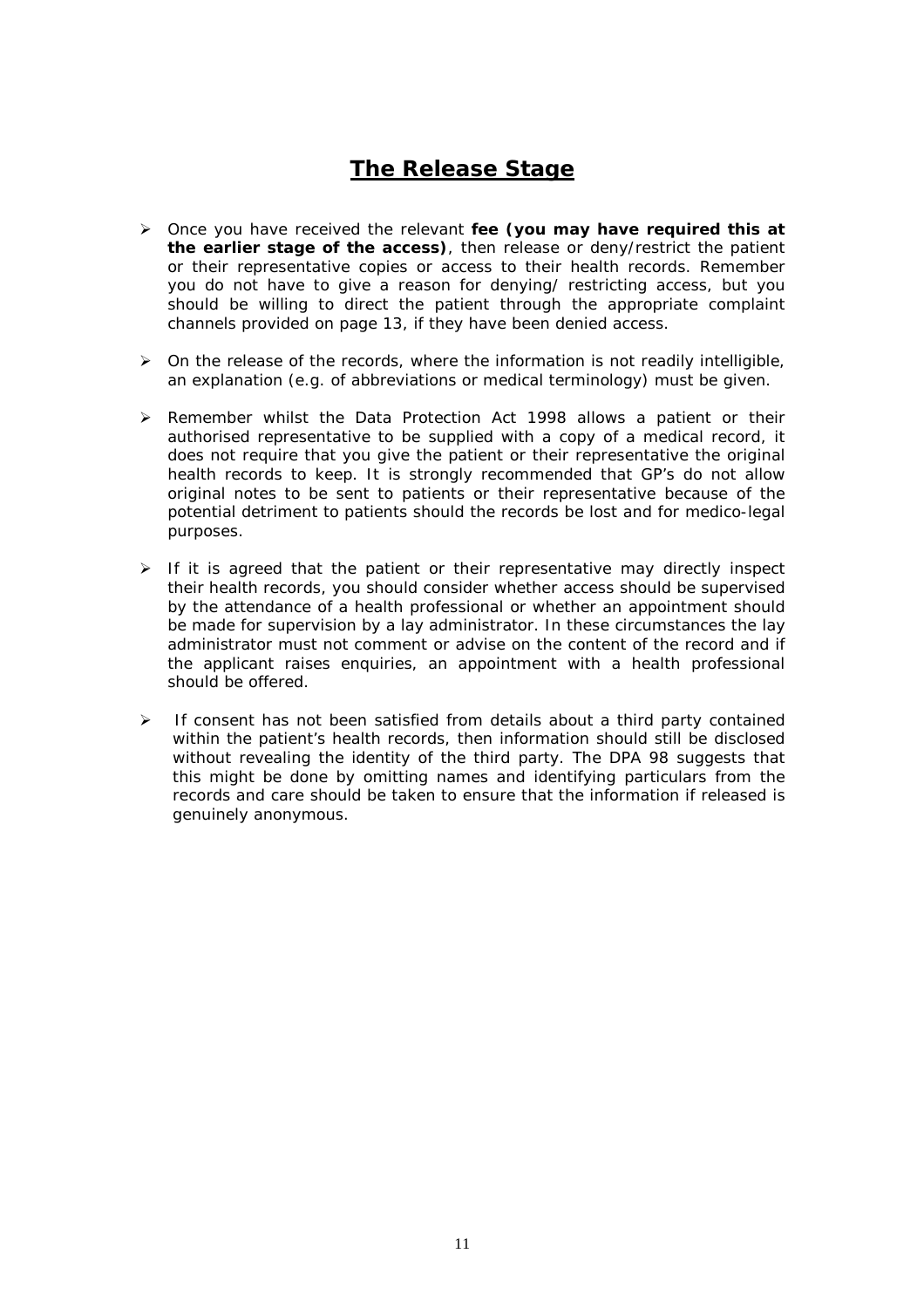## **Third Party Disclosure**

### **Third party information contained within a health record**

Where records contain information that relates to an identifiable third party, that information may not be released **unless**:

- 1. The third party is a health professional who has compiled or contributed to the health records or who has been involved in the care of the patient.
- 2. The third party, who is not a health professional, gives their consent to the disclosure of that information.
- account duty of confidentiality owed to the other individual, any steps to seek his or her consent, whether he or she is capable of giving consent and 3. It is reasonable to dispense with that third party's consent (taking into whether consent has been expressly refused).

 Health professionals, under the DPA 98 are not required to approach a third party for disclosure, but in some cases they may wish to do so.

#### **Some examples of where a third party may be involved**

 contained within their health record, of which the child didn't want disclosing. The A parent may apply for access to their fourteen-year-old child's health records. The child may have made some reference to his/ hers parents (the third party), doctor may withhold this information from the child's parents.

 A son (the third party) visits the doctor for he is concerned about his elderly makes notes in his mother's health records of the visit, but if for any reason the mother decided to apply to access her health records, the doctor may withhold any information within her health records leading to the identity of her son's visit, mother, who is having problems with memory loss and self care. The doctor unless the son gave his consent to do so.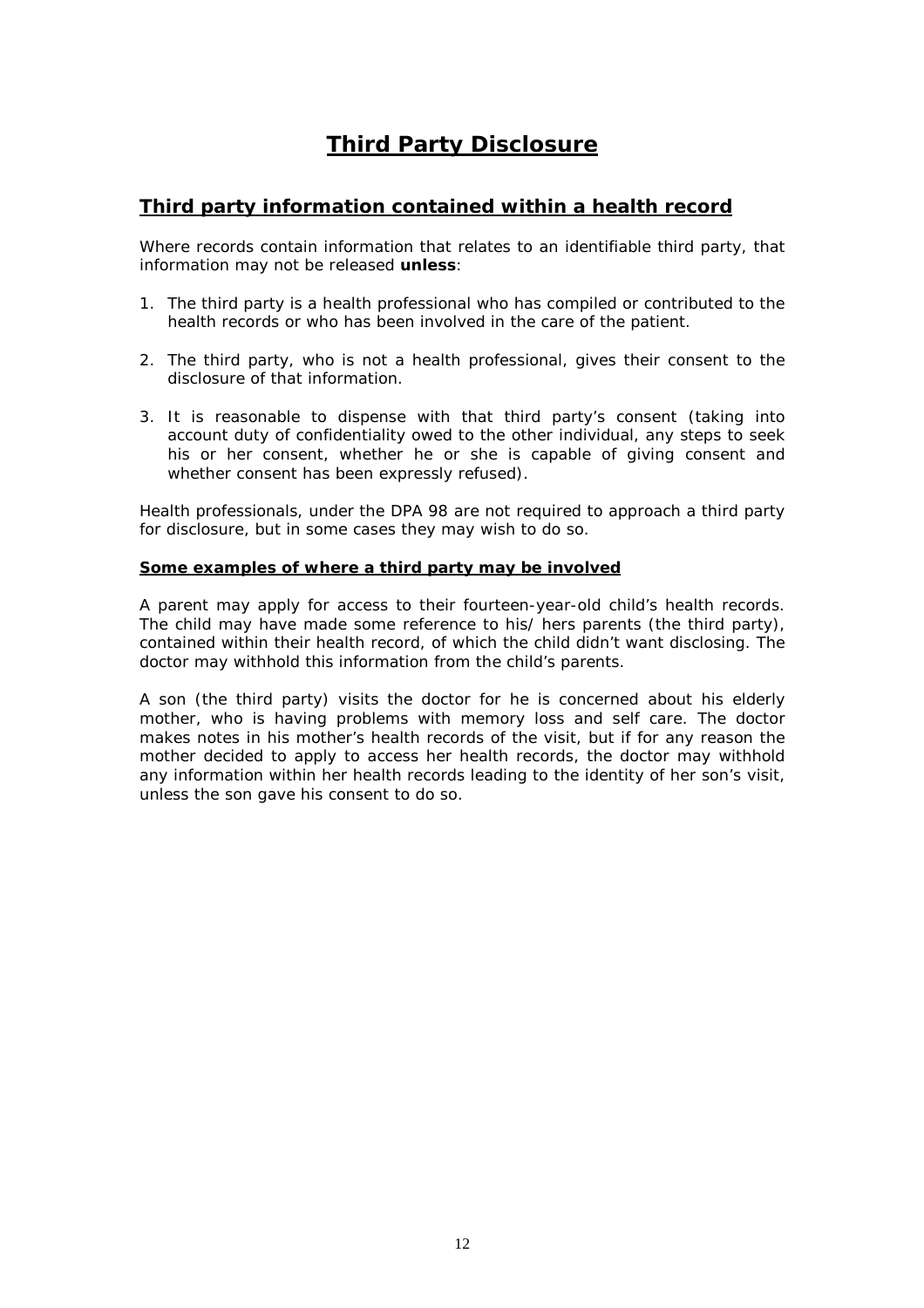## **Amendments to Health Records**

Patient records should reflect the observations, judgements and factual information collected by the contributing health professional. General Medical Council guidance states that health records should be clear, accurate and contemporaneous. The Data Protection Act fourth principle also states that information should be accurate and kept up-to-date and this provides the legal basis for enforcing corrections when appropriate. However, an opinion or judgement recorded by a health professional, whether accurate or not should not be amended subsequently. Retaining relevant information is essential for understanding the clinical decisions that were made and to audit the quality of care.

 concerned to discuss the situation in an attempt to have the records amended. If If a patient feels that information recorded on their health record is incorrect then they should firstly make an informal approach to the health professional this avenue is unsuccessful then they may pursue a complaint under the NHS complaints procedure in an attempt to have the information corrected or erased. They could further complain to the Information Commissioner, who may rule that any erroneous information is rectified, blocked, erased or destroyed. Further information can be obtained from the Commissioner at Wycliffe House, Water Lane, Wilmslow, Cheshire SK9 5AF, telephone number 01625 545700.

If the patient is still not satisfied it is good practice for data controllers to allow patients to include a statement within their record that they disagree with the content.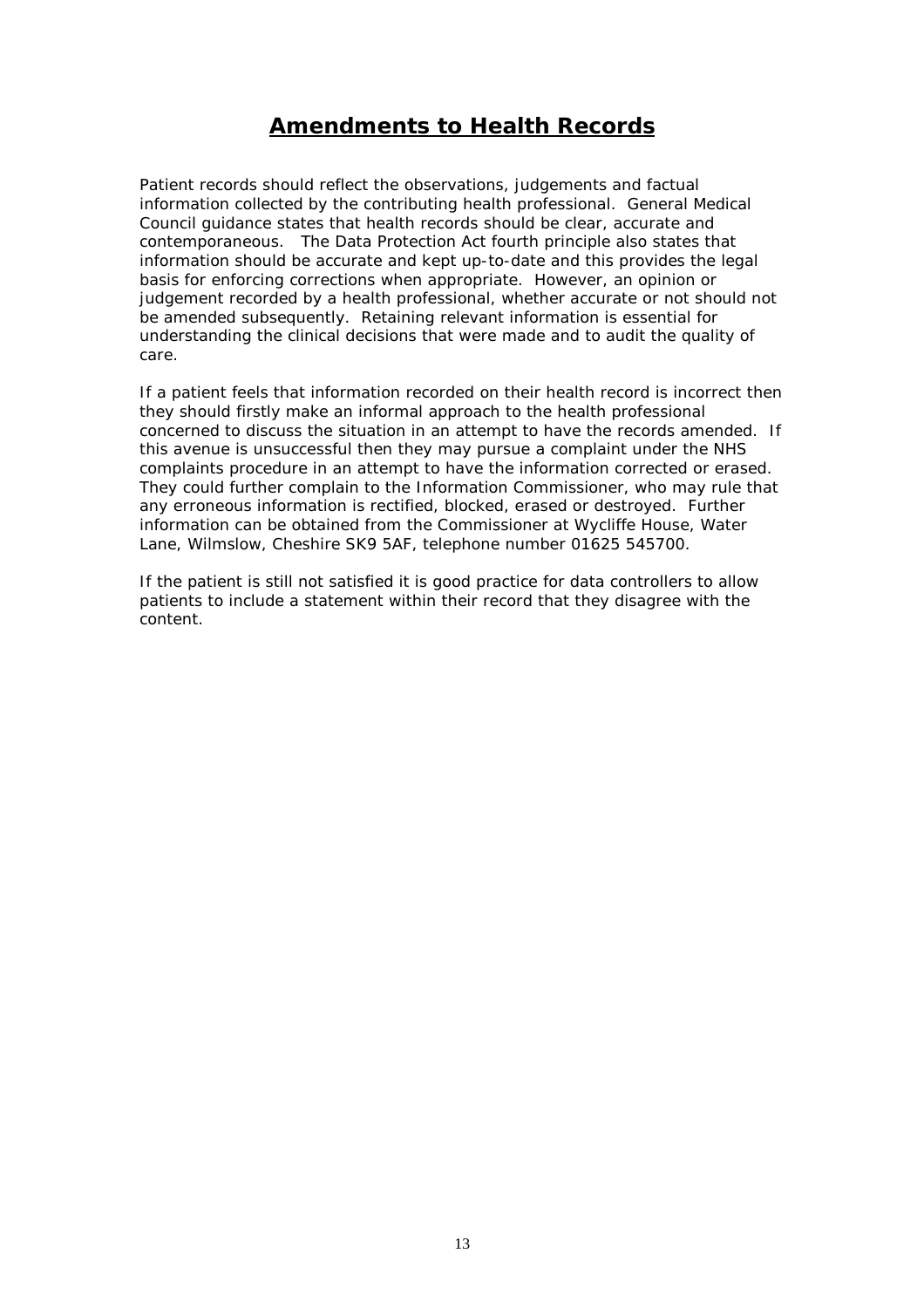## **Dealing with Complaints**

- examples may include, information withheld from them or they feel their  $\triangleright$  If a patient is unhappy with the outcome of their access request, such information has been recorded incorrectly within their health record. To help rectify the complaint, the patient should be encouraged to go through the following channels:-
- 1. The health professional may wish to have an informal meeting with the individual in the hope to resolve the complaint locally.
- locally, the patient should be advised to make a complaint through the NHS 2. If the health professional feels that they cannot do anything for the patient Complaints procedure.
- Commissioner. The Information Commissioner has such powers to rule that 3. Ultimately, the patient may not wish to make a complaint through the NHS Complaints Procedure and take their complaint direct to the Information any erroneous information is rectified, blocked, erased or destroyed.
- 4. Alternatively, if the patient wishes to do so, they may wish to seek legal independent advice to pursue their complaint.

| <b>Information Commissioner's</b><br>Office                            |              | <b>British Medical Association</b>                         | <b>General Medical Council</b>                        |  |
|------------------------------------------------------------------------|--------------|------------------------------------------------------------|-------------------------------------------------------|--|
| <b>Wycliffe House</b><br>Water Lane<br>Wilmslow<br>Cheshire<br>SK9 5AF |              | <b>BMA House</b><br>Tavistock Square<br>London<br>WC1H 9JP | 178 Great Portland Street<br>London<br><b>W1W 5JE</b> |  |
| To Notify call:                                                        | 01625 545740 | Switchboard: 020 7387 4499                                 | Switchboard: 020 75807642                             |  |
| Information Line: 01625 545745                                         |              | Website: www.bma.org.uk                                    | Website: www.gmc-uk.org                               |  |
| Switchboard:                                                           | 01625 545700 |                                                            |                                                       |  |
| Fax:                                                                   | 01625 524510 |                                                            |                                                       |  |
| Website: www.dataprotection.gov.uk                                     |              |                                                            |                                                       |  |
| E-mail: data@dataprotection.gov.uk                                     |              |                                                            |                                                       |  |
|                                                                        |              |                                                            |                                                       |  |

#### **Useful contact addresses**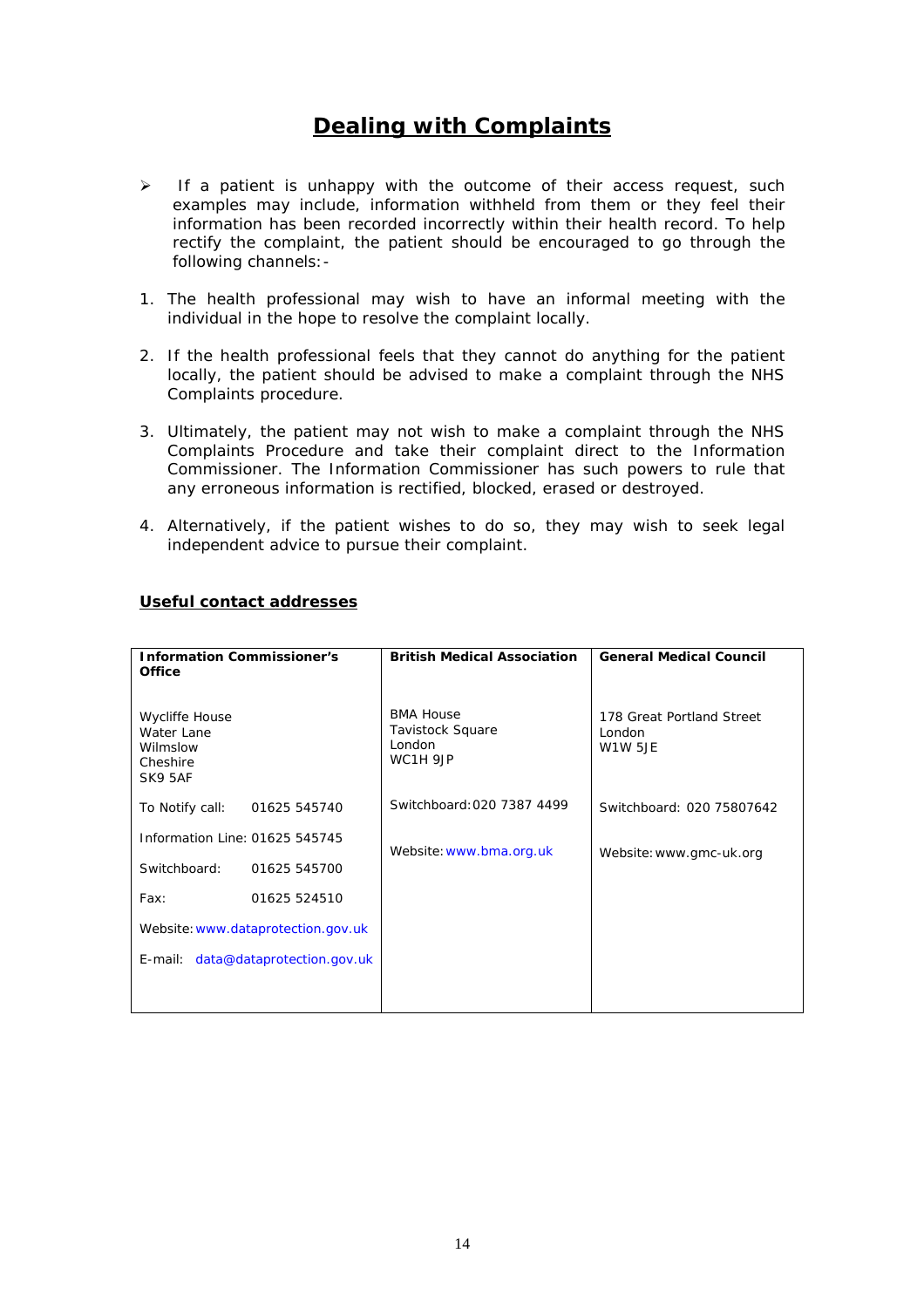## **Annex**

## **Good Practice Patient Authority Consent Form**

This form should be used between the organisation and patient.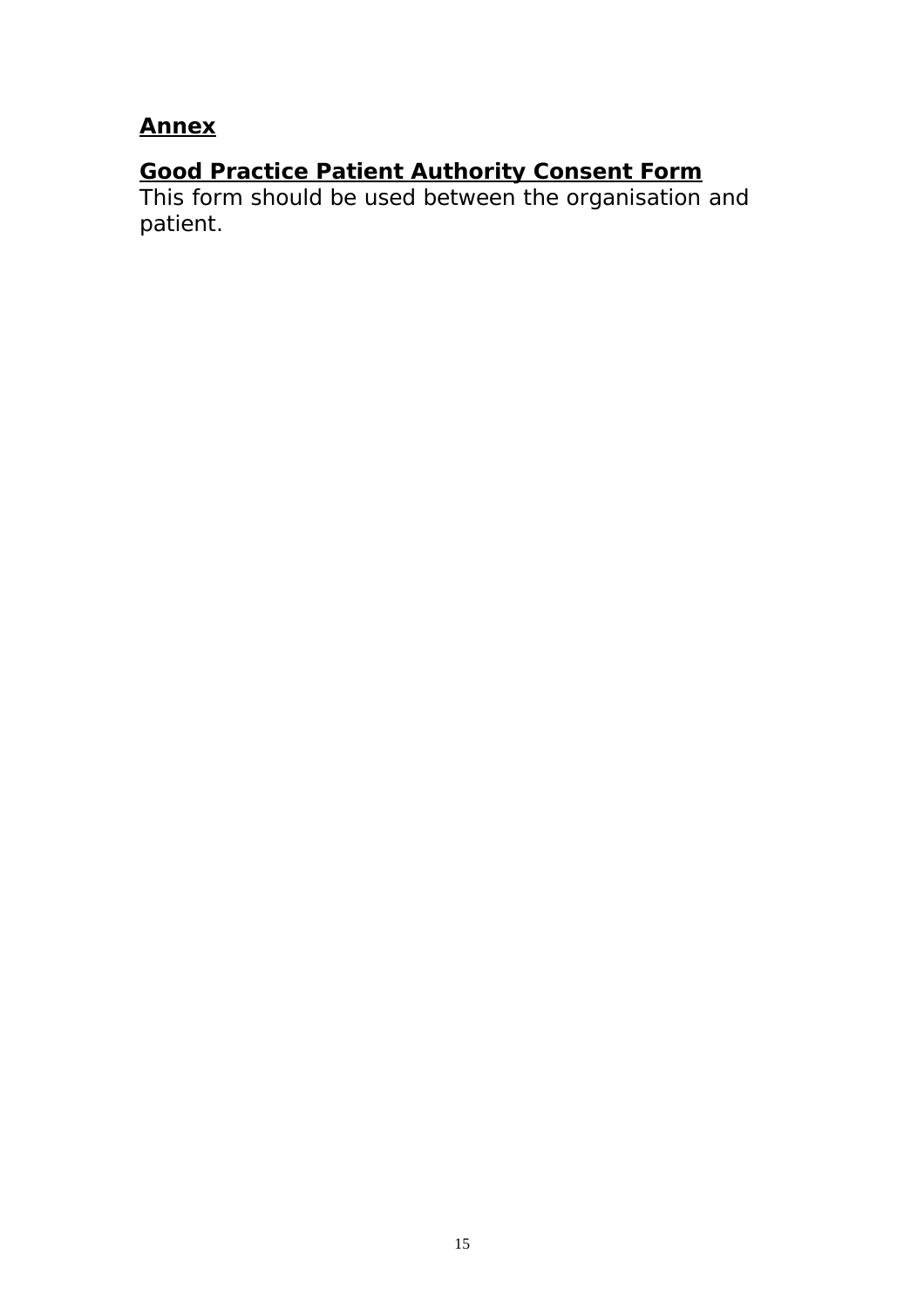# **Patient Authority Consent Form**

# **Access to Health Records under the Data Protection Act 1998**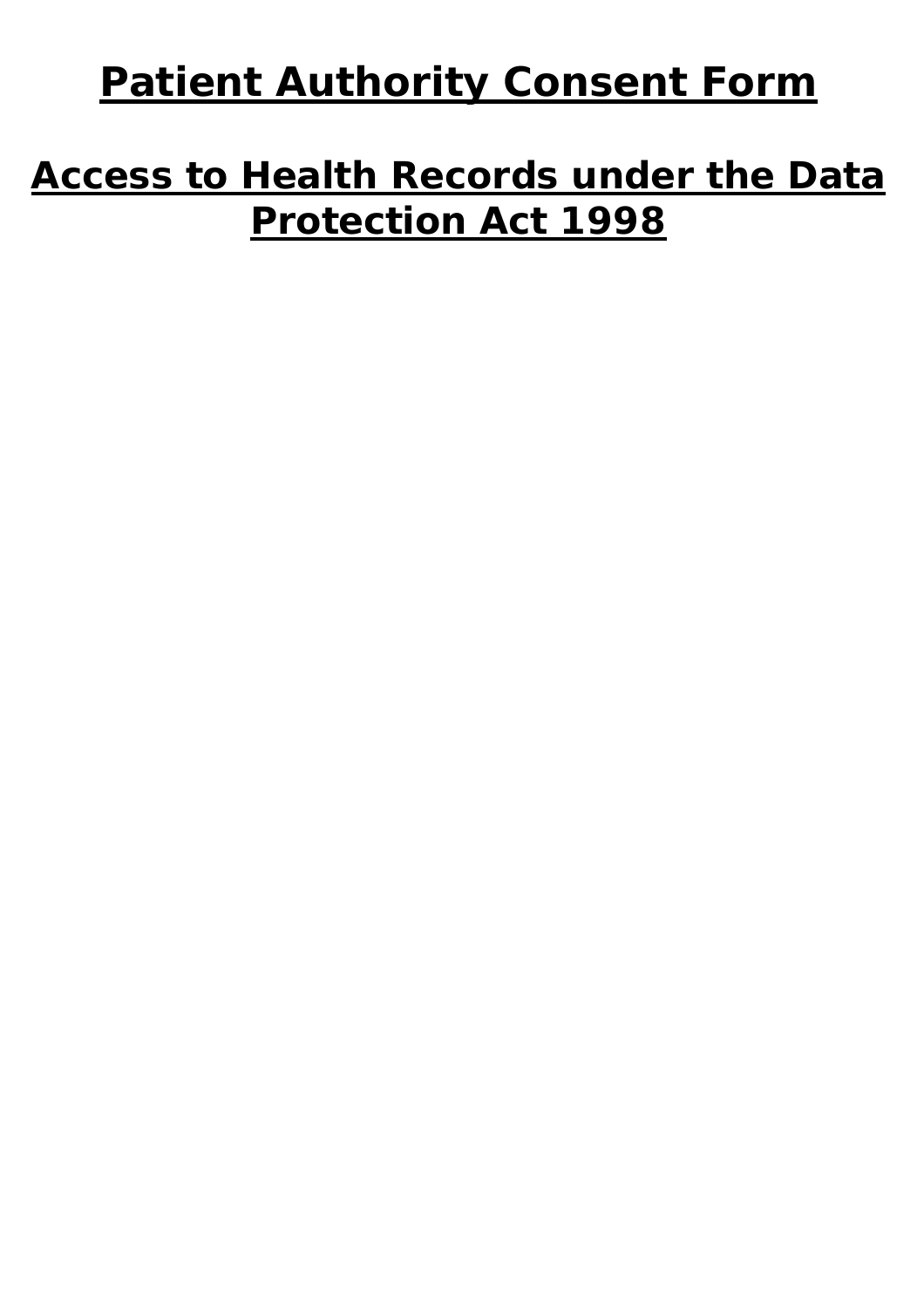## **IMPORTANT-Please read these notes before you proceed with your application.**

The Data Protection Act 1998, gives every living person the right to apply for access to their health records. Any request for access to health records must be made in writing or electronically to your local GP, for GP records or the Records Manager at the hospital, for your hospital records.

Under the Data Protection Act 1998 (Fees and Miscellaneous Provisions) Regulations 2001, you may be charged to view your health records or to be provided with a copy of them.

To provide **copies** of patient health records the costs are:-

- $\triangleright$  Health records held totally on computer: up to a maximum £10 charge.
- $\triangleright$  Health records held in part on computer and in part manually: up to a maximum £50 charge
- $\triangleright$  Health records held totally manually: up to a maximum £50 charge

## **All these maximum charges include postage and packaging costs.**

To allow patients to **view** their health records (where no copy is required) the costs are:-

- Health records held totally on computer: up to a maximum £10 charge. **unless the records have been added to in the last 40 days.**
- Health records held manually: up to a maximum £10 charge. **unless the records have been added to in the last 40 days.**
- Health records held in part on computer and in part manually: a maximum of £10 **unless the records have been added to in the last 40 days.**

**Note:** if a person wishes to view their health records and then wants to be provided with copies this would still come under the one access request. The £10 maximum fee for viewing would be include within the £50 maximum fee for copies of health records, held in part on computer and in part manually.

 **information is gathered or copied. Please check with the organisation to see what procedure they have in**  Under the Data Protection Act 1998, there is no obligation to comply with an access request unless the health professional has such information as he or she needs to identify the applicant and locate the information and unless the required fee has been paid. **Although the act says the fee has to be paid up front before the health professionals complies with an access request, some organisations may not ask for the fee until all the place.** 

Once the health professional has all the relevant information and fee where relevant, they should comply with the request promptly, within 21 days and by no later than forty days after the request has been made. In exceptional circumstances if it is not possible to comply within the forty day period the applicant should be informed.

 **information**. Access may be denied, or limited, where the information might cause serious harm to the physical or Under the Data Protection Act 1998 there are certain circumstances in which **the record holder may withhold**  mental health or condition of the patient, or any other person, or where giving access would disclose information relating to or provided by a third person who had not consented to the disclosure.

 the health professional. If this avenue is unsuccessful a complaint can be made under the NHS Complaints Alternatively, a person has the right to complain to the Information Commissioner, formerly the Data Protection **Complaints** about any aspect of an application to obtain access to health records should be discussed firstly, with Procedure. Having followed this procedure and being dissatisfied with that outcome of the investigation a person does have the right to take their complaint to the Health Service Ombudsman or, as a last resort, to court. Commissioner at Wycliffe House, Water Lane, Wilmslow, Cheshire SK9 5AF. Tel 01625 545700 or <www.dataprotection.gov.uk>

**Point 7** on the consent form is **optional**. However, due to the increased demand on access to health record requests, it would be helpful if you could provide details of the periods and parts of your health records you require. Not only would this save time and resources on the NHS, but is also likely to reduce the costs of your access request.

 Finally, please ensure you have filled in the details on the consent form and sign it. You may wish to keep a copy for yourself. **Thank you.**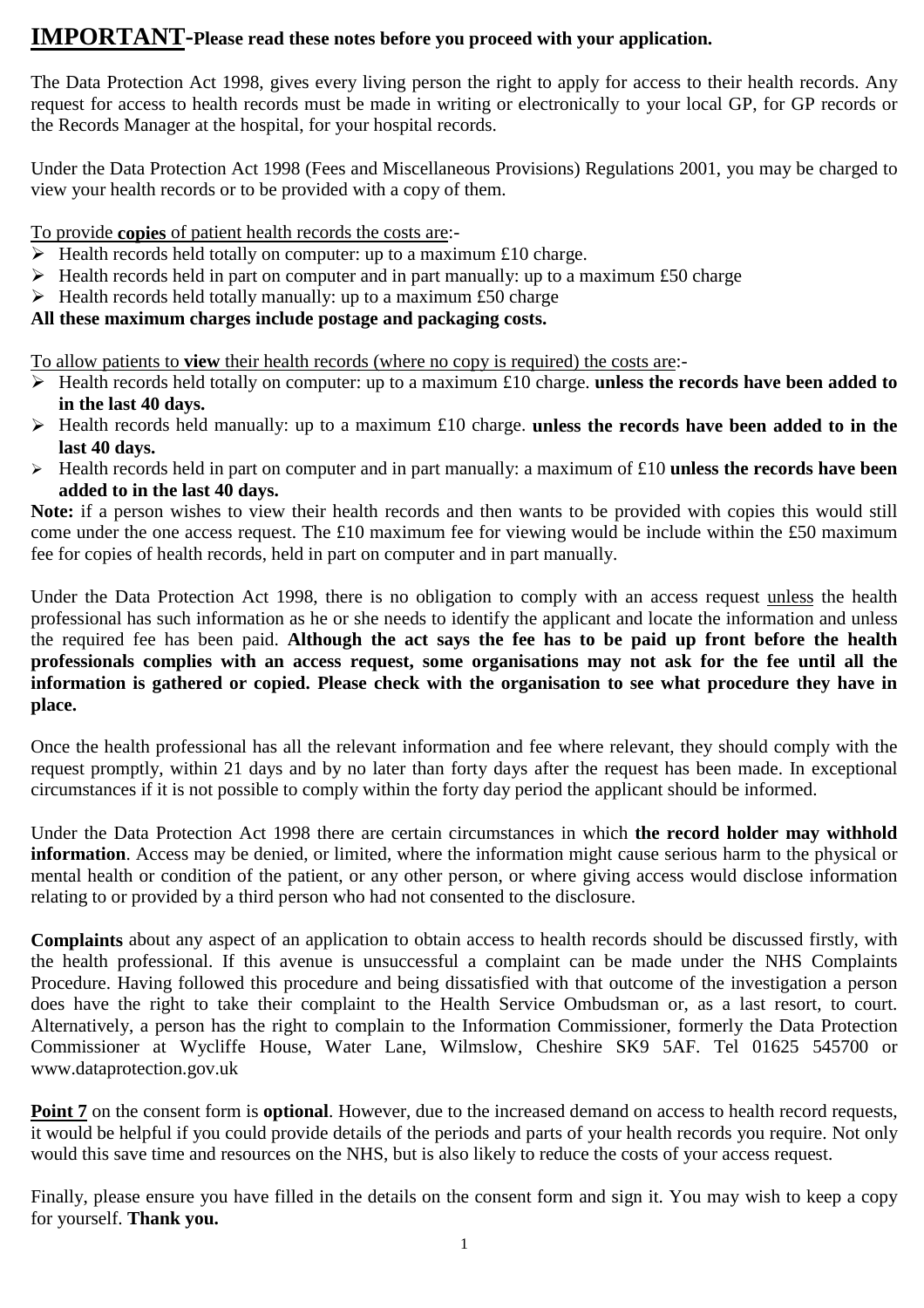## **Patient Authority Consent Form Access to Health Records under the Data Protection Act 1998 (Subject Access Request)**

Patient's authority for release of health records (Manual or Computerised Health Records)

To:

*(full name and address of GP/NHS Trust)* 

| 1. Full name (including former name(s)):<br>(please print all details and use dark ink) |  |
|-----------------------------------------------------------------------------------------|--|
| 2. Date of Birth:                                                                       |  |
| 3. NHS Number (if known)                                                                |  |
| 4. Current Address                                                                      |  |
|                                                                                         |  |
|                                                                                         |  |
|                                                                                         |  |
| 5. Former Address/es (if applicable)<br>(Use separate sheet if necessary)               |  |
|                                                                                         |  |
|                                                                                         |  |
|                                                                                         |  |

 6. **I am applying for access to view my health records**/ I am applying for copies of my health record (Delete as appropriate).

### **IMPORTANT INFORMATION**

7. Under the Data Protection Act 1998 you do not have to give a reason for applying for access to your health records. However, to help us save time and resources, **if you wish**, it would be helpful if you could provide details on **page 3**, informing us of periods and parts of your health records you require, along with details which you may feel have relevance i.e. consultant name and location etc. (Please turn over to page 3).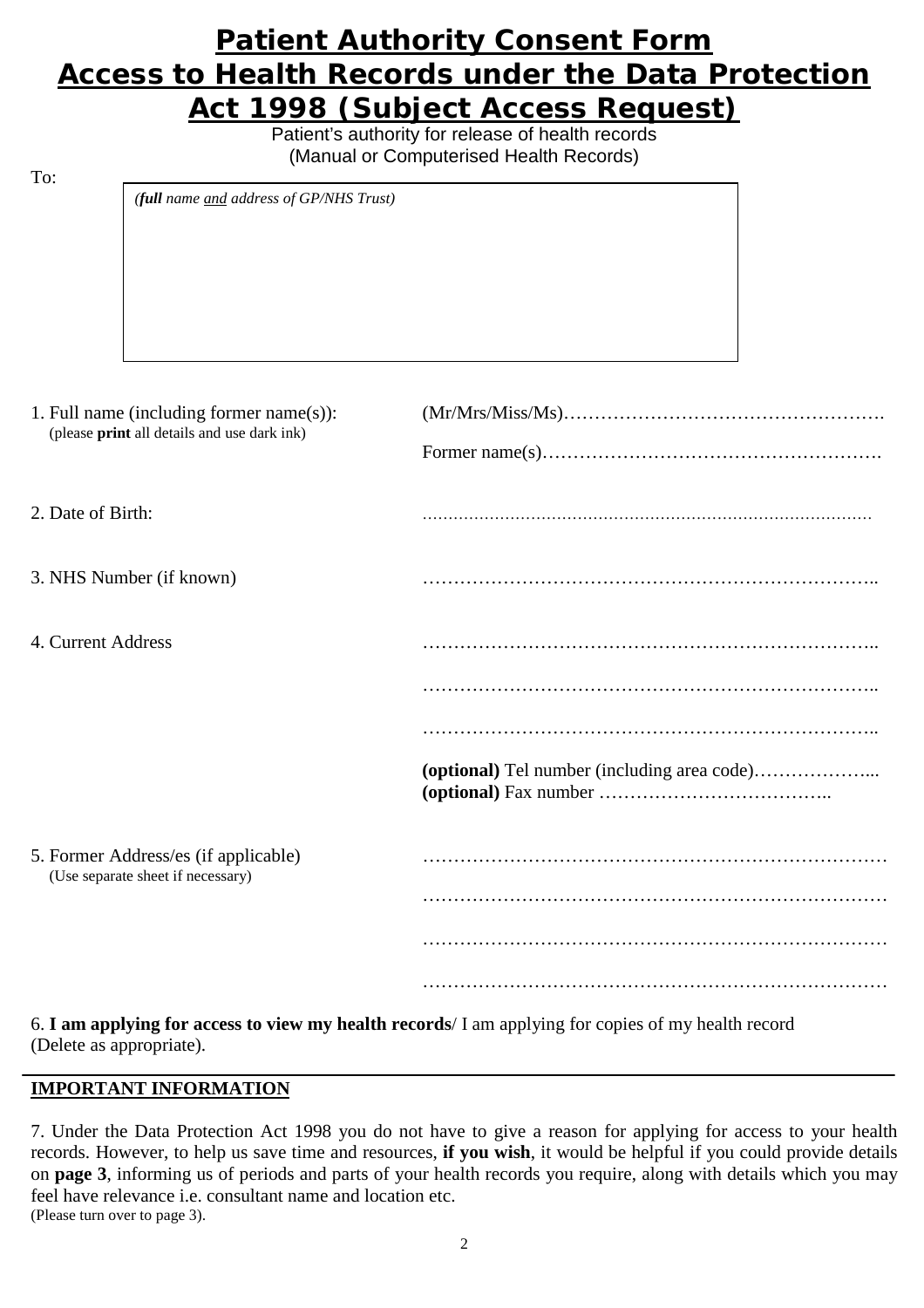**Optional**-Please use this space below to inform us of certain periods and parts of your health record you may require. This may include specific dates, consultant name and location, and parts of the records you require i.e. written diagnosis and reports.

## **Below is an example of using the space provided.**

Example

 $1<sup>st</sup>$  March 1993 – 31<sup>st</sup> March 1995- All my GP notes and the consultant reports to my GP concerning back pain within this period.

8. I am applying to access my health records under the Data Protection Act 1998 for health records held at ………………………...……………………………. I understand that under the Data Protection Act 1998 (Fees and Miscellaneous Provisions) Regulations 2001, there may be a charge for me to view or to be provided with a copy of my health records.

|  | (Office use only) Date of application received |
|--|------------------------------------------------|
|  |                                                |
|  |                                                |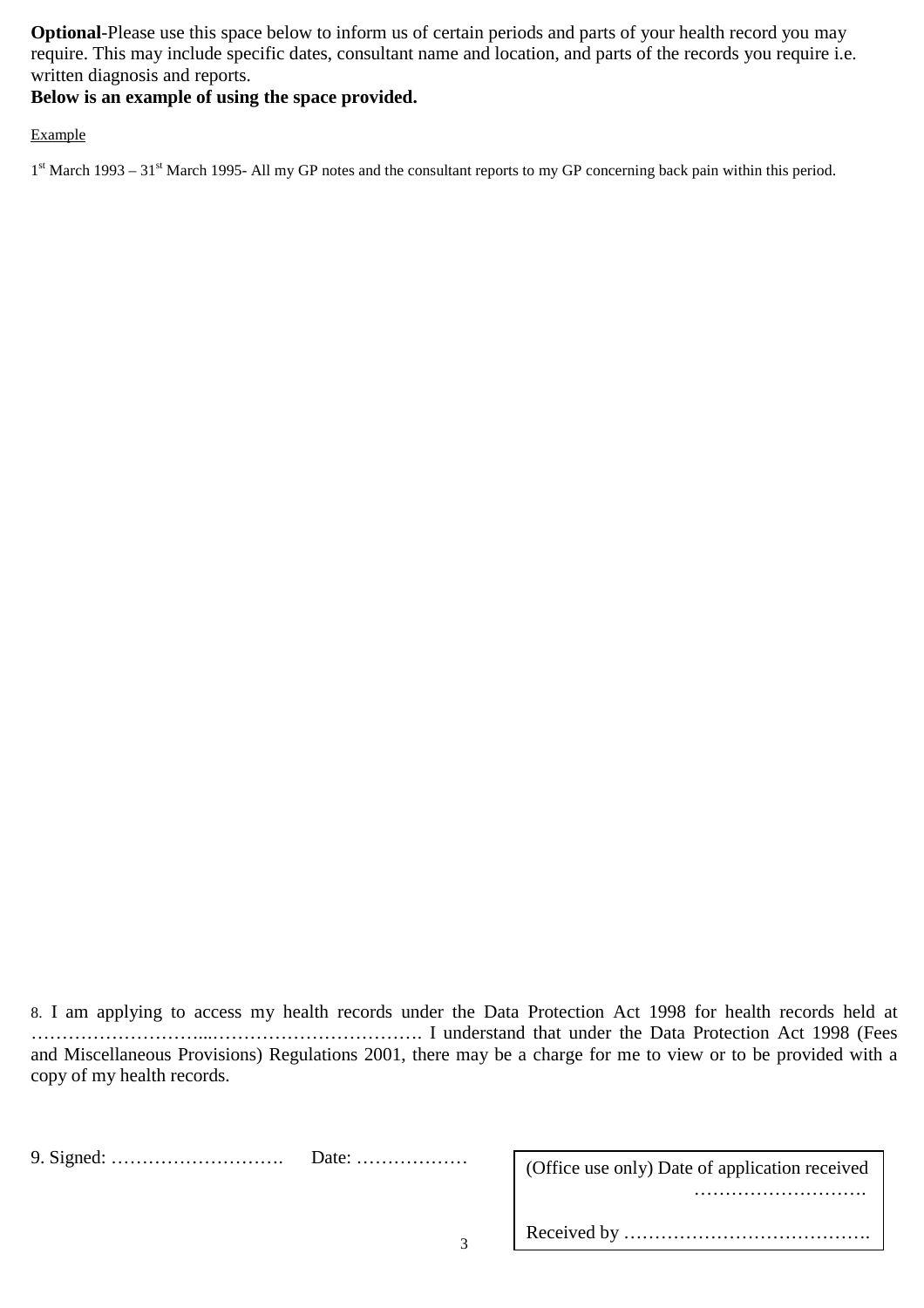## **Good Practice Patient Representative Authority Consent Form**

This form should be used between the organisation and the patient's representative e.g. solicitors.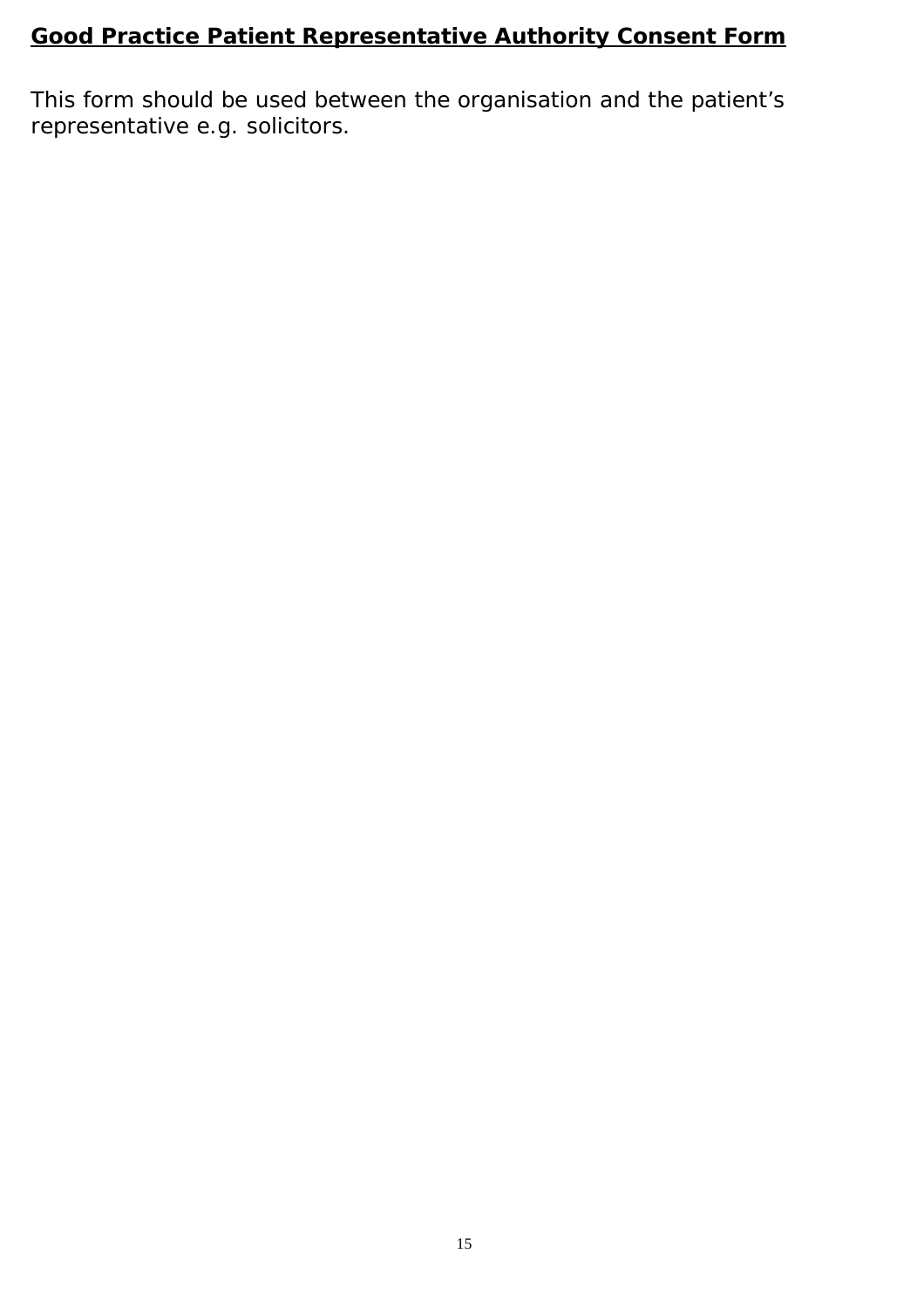# **Patient Representative Authority Consent Form**

**Access to Health Records under the Data Protection Act 1998**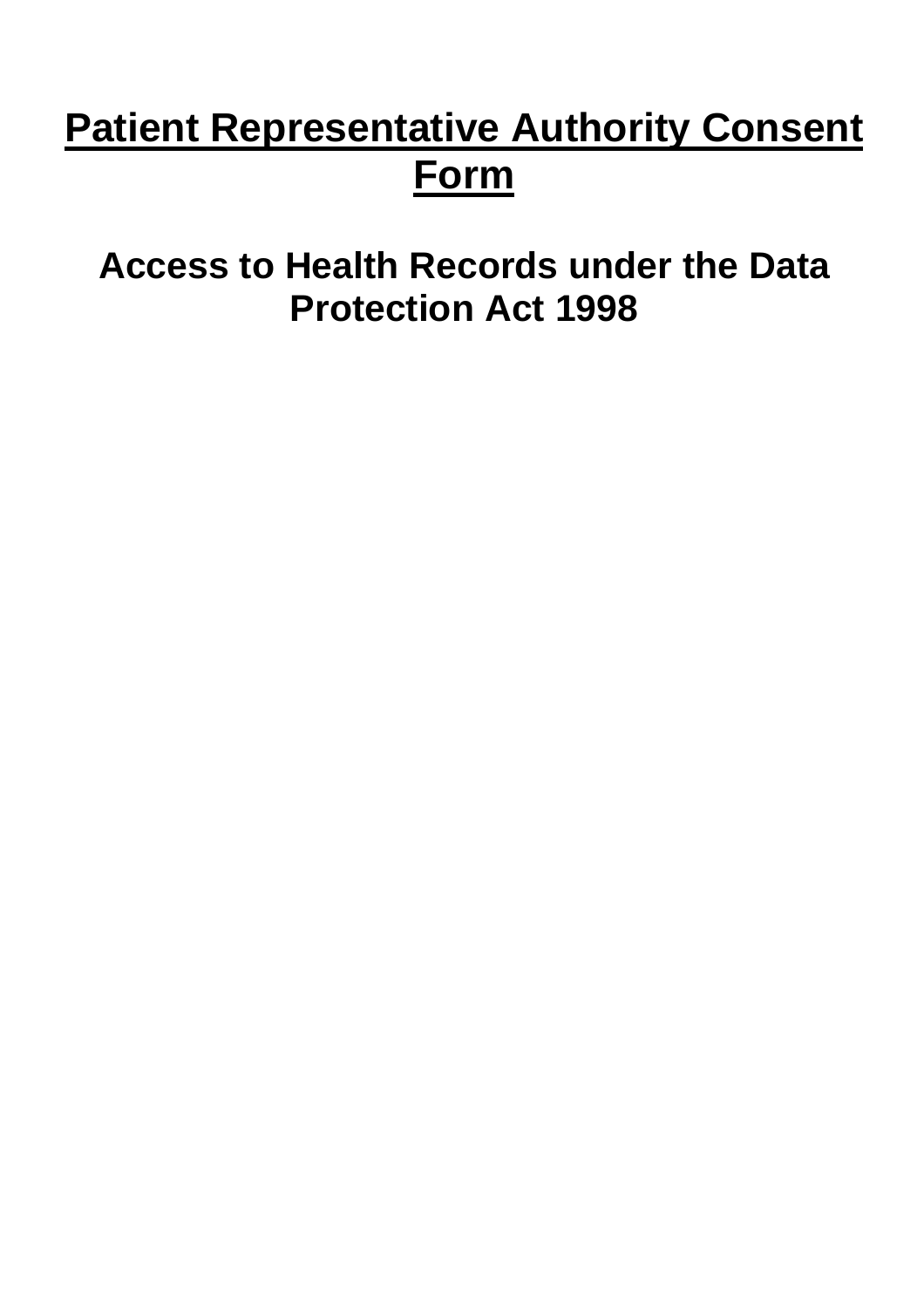## **IMPORTANT-Please read these notes before you proceed with your application.**

The Data Protection Act 1998, gives a patient, or their representative, with client consent, the right to apply for access to their clients health records. The health records of the deceased are governed by the Access to Health Records Act 1990.

Any request for access to health records must be made in writing or electronically to your GP, for GP records or the Records Manager at the hospital, for hospital records.

 may be charged to view your health records or to be provided with a copy of them. Below are the maximum fee Under the Data Protection Act 1998 (Fees and Miscellaneous Provisions) Regulations 2001, your representative costs. **The fees are the same whether it is an individual applying for access or a representative i.e. solicitor applying on their behalf.** 

To provide **copies** of patient health records the costs are:-

- $\triangleright$  Health records held totally on computer: up to a maximum £10 charge.
- $\triangleright$  Health records held in part on computer and in part manually: up to a maximum £50 charge
- $\triangleright$  Health records held totally manually: up to a maximum £50 charge

### **All these maximum charges include VAT, postage and packaging costs.**

To allow patients to **view** their health records (where no copy is required) the costs are:-

- Health records held totally on computer: up to a maximum £10 charge, **unless the records have been added to in the last 40 days.**
- Health records held in part on computer and in part manually: up to a maximum £10 charge **unless the records have been added to in the last 40 days.**
- Health records held in part on computer and in part manually: a maximum of £10 **unless the records have been added to in the last 40 days.**

Under the Data Protection Act 1998, there is no obligation to comply with an access request unless the health professional has such information as he or she needs to identify the applicant and locate the information and unless the required fee has been paid. **Although the act says the fee has to be paid up front before the health professional complies with an access request, some organisations may not ask for the fee until all the information is gathered and or copied. Your representative should check with the organisation to see what procedure they have in place.** 

Once the health professional has all the relevant information and fee where relevant, they should comply with the request promptly, within 21 days and by no later than forty days after the request has been made. In exceptional circumstances if it is not possible to comply within the forty day period the applicant should be informed.

 before they are released. Access may be denied, or limited, where the information might cause serious harm to the  **professional would only provide the appropriate parts of the health records to the representative as he would**  Under the Data Protection Act 1998 the health professional has a duty to read through the health records of a patient physical or mental health or condition of the patient, or any other person, or where giving access would disclose information relating to or provided by a third person who had not consented to the disclosure. **The health the patient.** 

When or if the health records are released, if the information is not readily intelligible, an explanation (e.g. of abbreviations or medical terminology) must be given by the data controller.

 parts/periods of your health records you require i.e. information relating to a specific incident, you would eliminate the need for your representative to see irrelevant matters of your health record. There is also the added benefit of **Page 3** on the consent form is **optional**. You should be aware that if you provide details on **Page 3** of specific saving time and resources on the NHS and possibly reducing the cost of your access request.

 Finally, please ensure you have filled in the details on the form and before you sign please discuss with your representative any uncertain issues regarding the release of your health records before you do so. Thank you.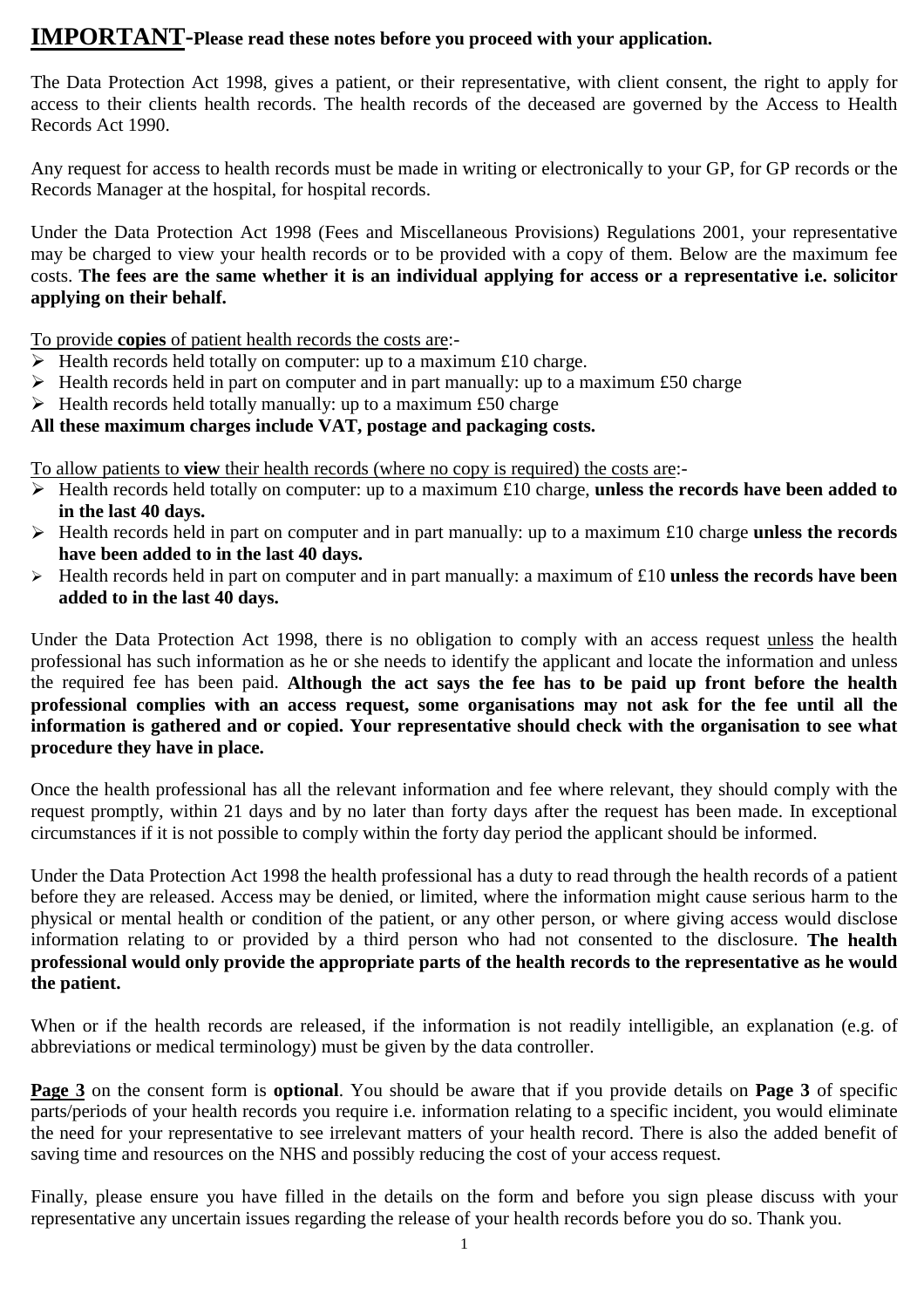## **Patient Representative Authority Consent Form Access to Health Records under the Data Protection Act 1998 (Subject Access Request)**

Patient's authority for release of health records (Manual or Computerised Health Records)

To:

|                                   | (full name and address of GP/NHS Trust)     |                                             |  |
|-----------------------------------|---------------------------------------------|---------------------------------------------|--|
|                                   |                                             |                                             |  |
|                                   |                                             |                                             |  |
|                                   |                                             |                                             |  |
|                                   |                                             |                                             |  |
|                                   |                                             |                                             |  |
|                                   |                                             |                                             |  |
|                                   |                                             |                                             |  |
|                                   |                                             |                                             |  |
|                                   | (please print all details and use dark ink) |                                             |  |
|                                   |                                             |                                             |  |
|                                   |                                             |                                             |  |
| 2. Date of Birth:                 |                                             |                                             |  |
|                                   |                                             |                                             |  |
|                                   | 3. NHS Number (if known)                    |                                             |  |
|                                   |                                             |                                             |  |
| 4. Current Address                |                                             |                                             |  |
|                                   |                                             |                                             |  |
|                                   |                                             |                                             |  |
|                                   |                                             |                                             |  |
|                                   |                                             | (optional) Tel number (including area code) |  |
|                                   |                                             |                                             |  |
|                                   |                                             |                                             |  |
|                                   | 5. Former Address/es (if applicable)        |                                             |  |
| (Use separate sheet if necessary) |                                             |                                             |  |
|                                   |                                             |                                             |  |
|                                   |                                             |                                             |  |

#### 6. **IMPORTANT INFORMATION**

 regarding the release of your health records with your representative. • Please ensure you have read the accompanying application notes on page 2 and discussed any queries you have

………………………………………………………………..

- Under the Data Protection Act 1998 you do not have to give a reason for applying for access to your health records. However, to help the NHS save time and resources, if you wish, it would be helpful if you could provide details on **page 3,** informing us of periods and parts of your health records you require, along with details which you may feel have relevance i.e. consultant name.
- You should also understand that failing to provide details on **page 3**, your representative would be applying for access to the whole of your health record history held at that particular organisation. Subject to certain safeguards, they could be provided with details of your full health history that may not be relevant for your case with your representative.
- You should be aware that your representative could use your health records for legal proceedings and therefore make them available to all other parties to the litigation. (Please turn over to page 3).